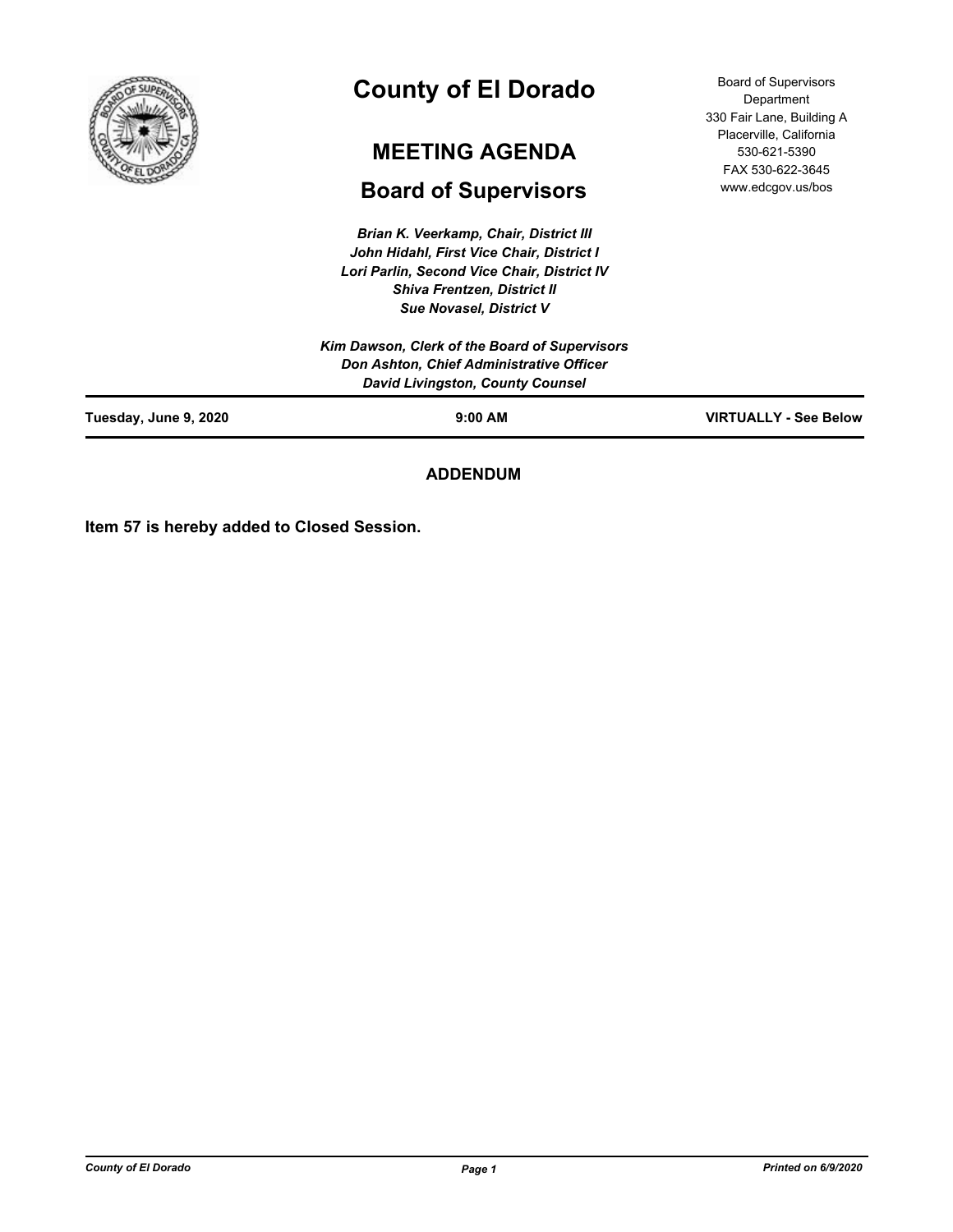**PUBLIC PARTICIPATION INSTRUCTIONS: To comply with social distancing requirements and the stay at home order from the Governor, the Board Chambers will be closed to members of the public and all public participation will be handled remotely.** 

**The public should call into 530-621-7603 or 530-621-7610. The Meeting ID is 950 5982 9026.** 

**To observe the live stream of the Board of Supervisors meeting go to https://zoom.us/j/95059829026.** 

**If you are joining the meeting via zoom and wish to make a comment on an item, press the "raise a hand" button. If you are joining the meeting by phone, press \*9 to indicate a desire to make a comment. The clerk will call you by the last three digits of your phone number when it is your turn to speak. Speakers will be limited to 3 minutes.** 

**To view Board of Supervisors meetings via Facebook Live, go to https://www.facebook.com/ElDoradoCountyNews. Please note the Board will not be using this function and therefore will not see any comments posted during the livestream.** 

**By participating in this meeting, you acknowledge that you are being recorded.**

**If you choose not to observe the Board of Supervisors meeting but wish to make a comment on a specific agenda item, please submit your comment via email by 4:00 p.m. on the Monday prior to the Board meeting. Please submit your comment to the Clerk of the Board at edc.cob@edcgov.us. Your comment will be placed into the record and forwarded to the Board of Supervisors.** 

**The Clerk of the Board is here to assist you, please call 530-621-5390 if you need any assistance with the above directions to access the meeting.**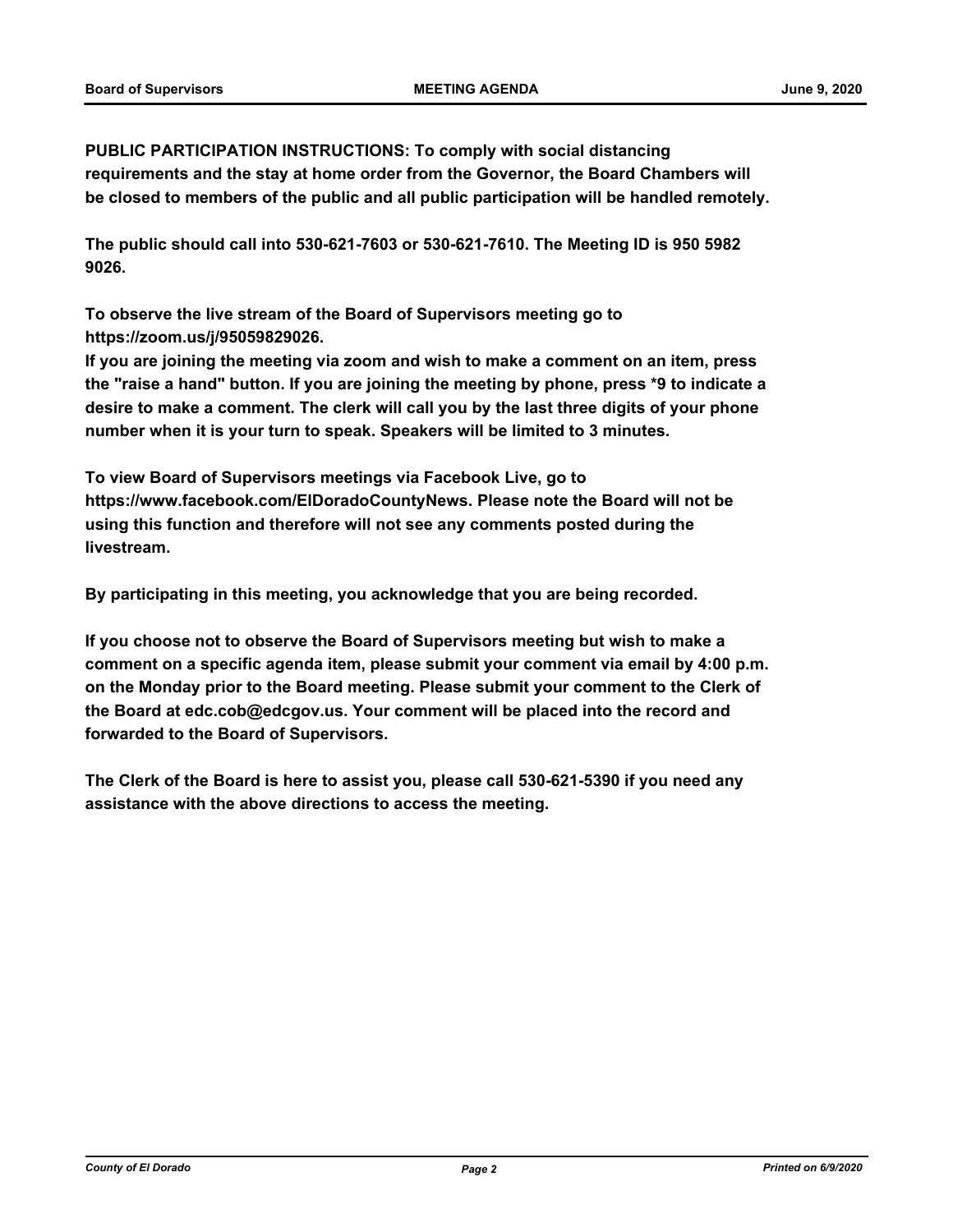# **Vision Statement Safe, healthy and vibrant communities, respecting our natural resources and historical heritage**

# **This institution is an equal opportunity provider and employer.**

Live Web Streaming and archiving of most Board of Supervisors meeting videos, all meeting agendas, supplemental materials and meeting minutes are available on the internet at: http://eldorado.legistar.com/Calendar.aspx

The County of El Dorado is committed to ensuring that persons with disabilities are provided the resources to participate in its public meetings. Please contact the office of the Clerk of the Board if you require accommodation at 530-621-5390 or via email, edc.cob@edcgov.us, preferably no less than 24 hours in advance of the meeting.

The Board of Supervisors is concerned that written information submitted to the Board the day of the Board meeting may not receive the attention it deserves. The Board Clerk cannot guarantee that any FAX, email, or mail received the day of the meeting will be delivered to the Board prior to action on the subject matter.

The Board meets simultaneously as the Board of Supervisors and the Board of Directors of the Air Quality Management District, In-Home Supportive Services, Public Housing Authority, Redevelopment Agency and other Special Districts.

For Purposes of the Brown Act § 54954.2 (a), the numbered items on this Agenda give a brief description of each item of business to be transacted or discussed. Recommendations of the staff, as shown, do not prevent the Board from taking other action.

Materials related to an item on this Agenda submitted to the Board of Supervisors after distribution of the agenda packet are available for inspection during normal business hours in the public viewing packet located in Building A, 330 Fair Lane, Placerville or in the Board Clerk's Office located at the same address. Such documents are also available on the Board of Supervisors' Meeting Agenda webpage subject to staff's ability to post the documents before the meeting.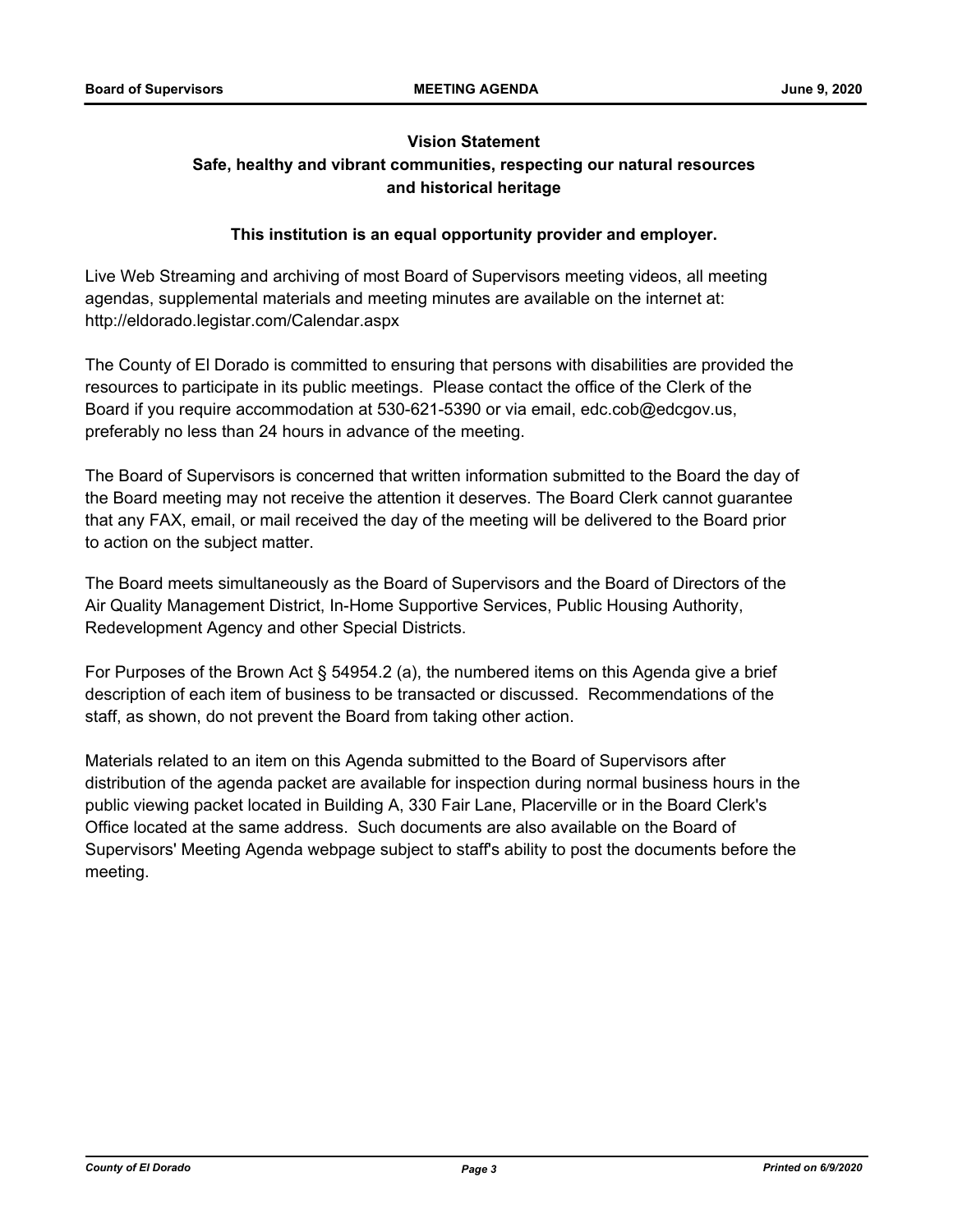#### **PROTOCOLS FOR PUBLIC COMMENT**

Public comment will be received at designated periods as called by the Board Chair.

Public comment on items scheduled for Closed Session will be received before the Board recesses to Closed Session.

Except with the consent of the Board, individuals shall be allowed to speak to an item only once.

On December 5, 2017, the Board adopted the following protocol relative to public comment periods. The Board adopted minor revisions to the protocol on February 26, 2019, incorporated herein:

Time for public input will be provided at every Board of Supervisors meeting. Individuals will have three minutes to address the Board. Individuals authorized by organizations will have three minutes to present organizational positions and perspectives and may request additional time, up to five minutes. At the discretion of the Board, time to speak by any individual may be extended.

Public comment on certain agenda items designated and approved by the Board may be treated differently with specific time limits per speaker or a limit on the total amount of time designated for public comment. It is the intent of the Board that quasi-judicial matters have additional flexibility depending upon the nature of the issue. It is the practice of the Board to allocate 20 minutes for public comment during Open Forum and for each agenda item to be discussed. (Note: Unless designated on the agenda, there is no Open Forum period during Special Meetings.)

Individual Board members may ask clarifying questions but will not engage in substantive dialogue with persons providing input to the Board.

If a person providing input to the Board creates a disruption by refusing to follow Board guidelines, the Chair of the Board may take the following actions:

Step 1. Request the person adhere to Board guidelines. If the person refuses, the Chair may turn off the speaker's microphone.

Step 2. If the disruption continues, the Chair may order a recess of the Board meeting.

Step 3. If the disruption continues, the Chair may order the removal of the person from the Board meeting.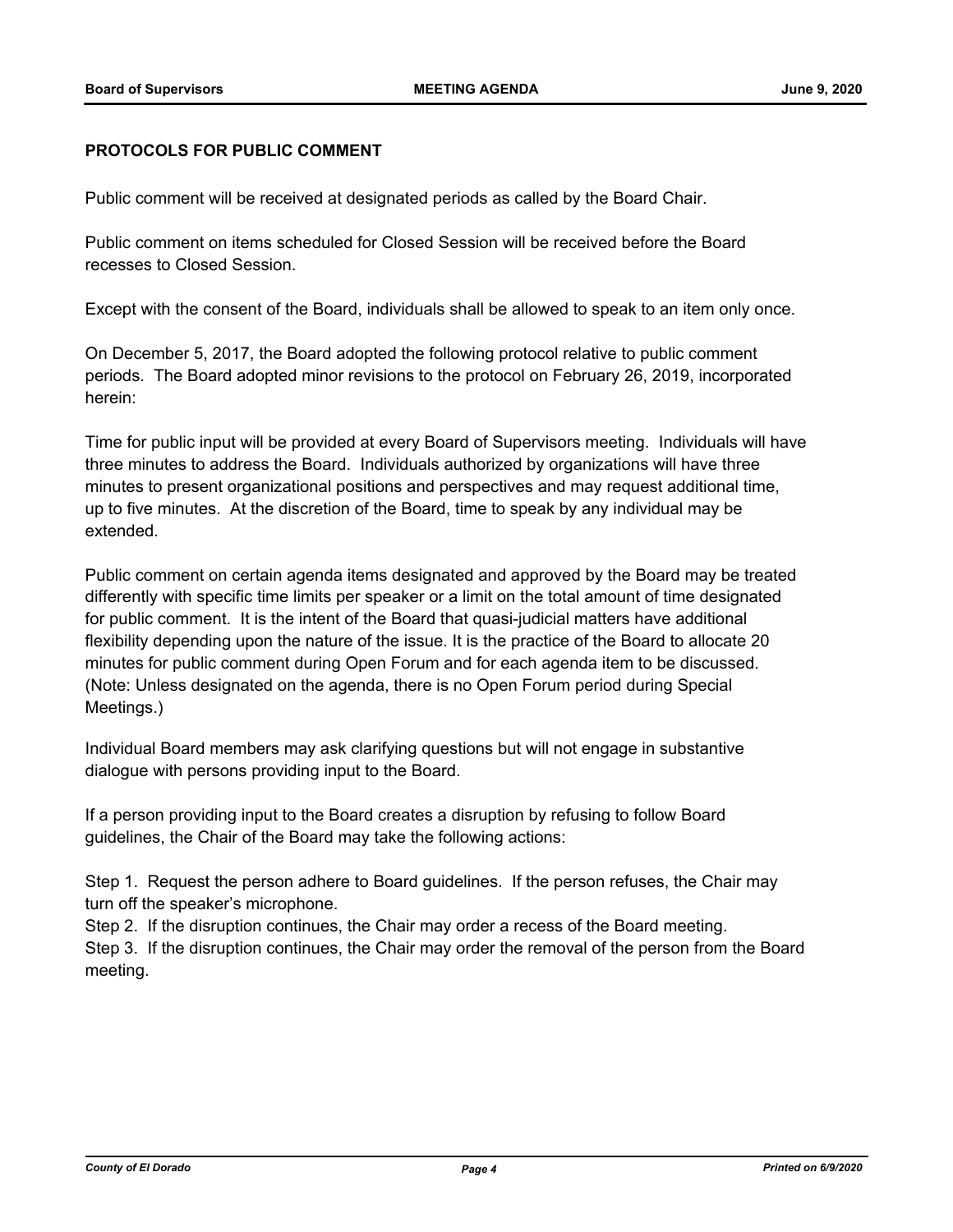# **9:00 A.M. - CALL TO ORDER**

# **INVOCATION AND PLEDGE OF ALLEGIANCE TO THE FLAG**

#### **ADOPTION OF THE AGENDA AND APPROVAL OF CONSENT CALENDAR**

The Board may make any necessary additions, deletions or corrections to the agenda including moving items to or from the Consent Calendar and adopt the agenda and the Consent Calendar with one single vote. A Board member may request an item be removed from the Consent Calendar for discussion and separate Board action. At the appropriate time as called by the Board Chair, members of the public may make a comment on matters on the Consent Calendar prior to Board action.

### **OPEN FORUM**

Open Forum is an opportunity for members of the public to address the Board of Supervisors on subject matter that is not on their meeting agenda and within their jurisdiction. Public comments during Open Forum are limited to three minutes per person. Individuals authorized by organizations will have three minutes to present organizational positions and perspectives and may request additional time, up to five minutes. The total amount of time reserved for Open Forum is 20 Minutes.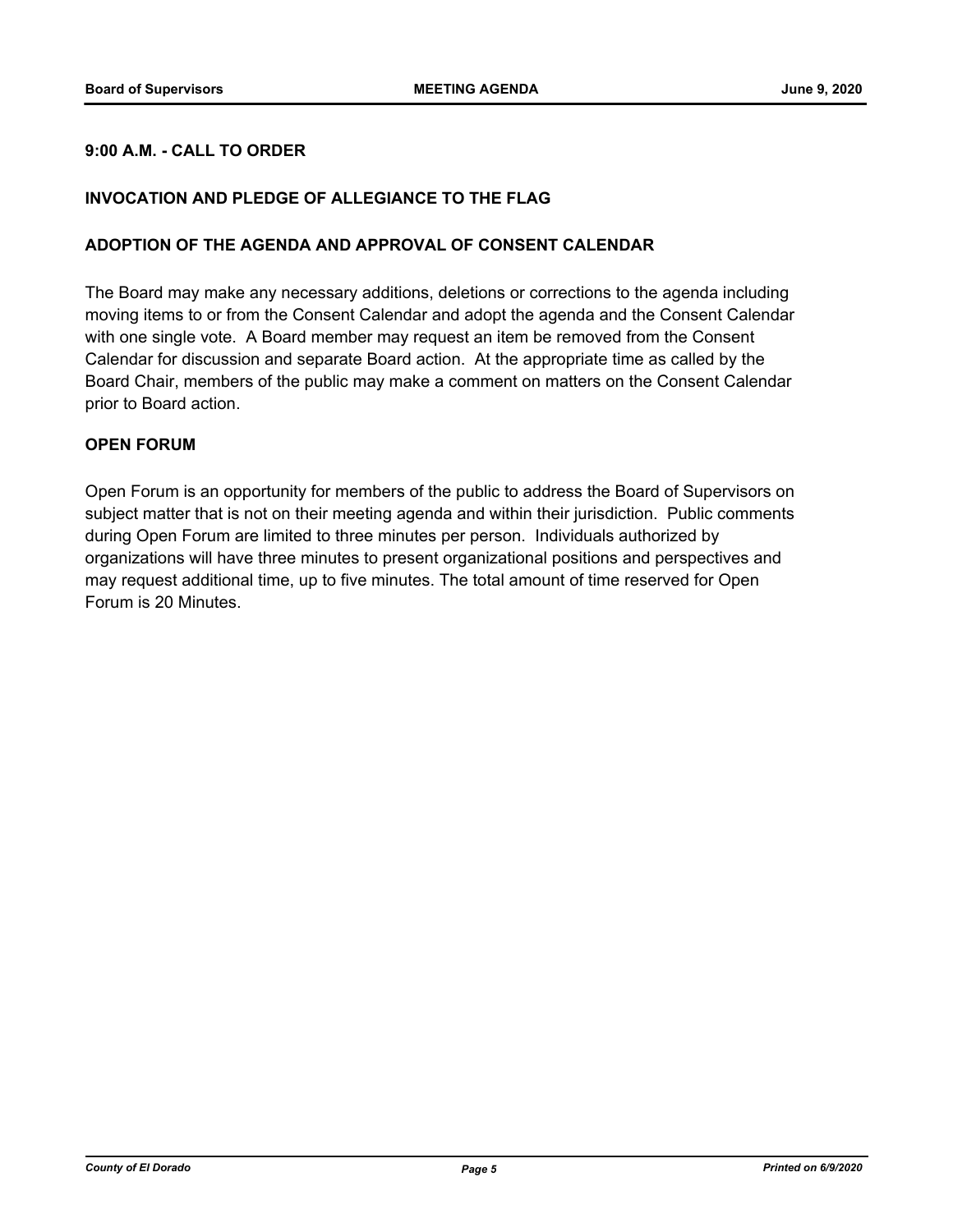### **CONSENT CALENDAR**

**1.** [20-0708](http://eldorado.legistar.com/gateway.aspx?m=l&id=/matter.aspx?key=27914) Clerk of the Board recommending the Board Approve the Minutes from the regular meeting of the Board on May 19, 2020 and the special meeting on June 2, 2020.

#### **GENERAL GOVERNMENT - CONSENT ITEMS**

**2.** [20-0540](http://eldorado.legistar.com/gateway.aspx?m=l&id=/matter.aspx?key=27746) Chief Administrative Office, Airports Division, recommending the Board approve and authorize the Chair to sign County of El Dorado Airport Ground Lease Agreements for Portable Hangars located at the Placerville Airport, which require a rental fee to be paid at commencement of the Lease Agreement and annually thereafter, which are based on fees established by Board Resolution in effect at the time each lease payment is due, and provides upon Board execution for an initial lease term of ten years with two additional ten-year lease options, as follows: 1) Lease Agreement 2003, between the County and Lessee, John V. Montorello, for a Single "T" Hangar located on Space SP-12, representing use of 812 square feet of ground at the Placerville Airport, with a commencement rental fee due of \$792 (Attachment B); and 2) Lease Agreement 2004, between the County and Lessee, Mark E. Coverdale, for a Twin "T" Hangar located on Space TP-06, representing use of 1,086 square feet of ground at the Placerville Airport, with a commencement rental fee due of \$1,068 (Attachment D). (4/5 vote required)

**FUNDING:** Placerville Airport Enterprise Fund - Fee Revenue.

**3.** [20-0594](http://eldorado.legistar.com/gateway.aspx?m=l&id=/matter.aspx?key=27800) Chief Administrative Office, Airports Division, recommending the Board provide grant award acceptance and approval of two \$30,000 grants, one each for the Placerville and Georgetown Airports, as part of the Coronavirus Aid, Relief, and Economic Security Act through the United States Department of Transportation, Federal Aviation Administration, and authorize the Deputy Chief Administrative Officer, acting as department head for the Airports Division, to execute all associated documents, subject to review and approval by County Counsel.

**FUNDING:** Federal Aviation Administration Grants. (Federal Funds)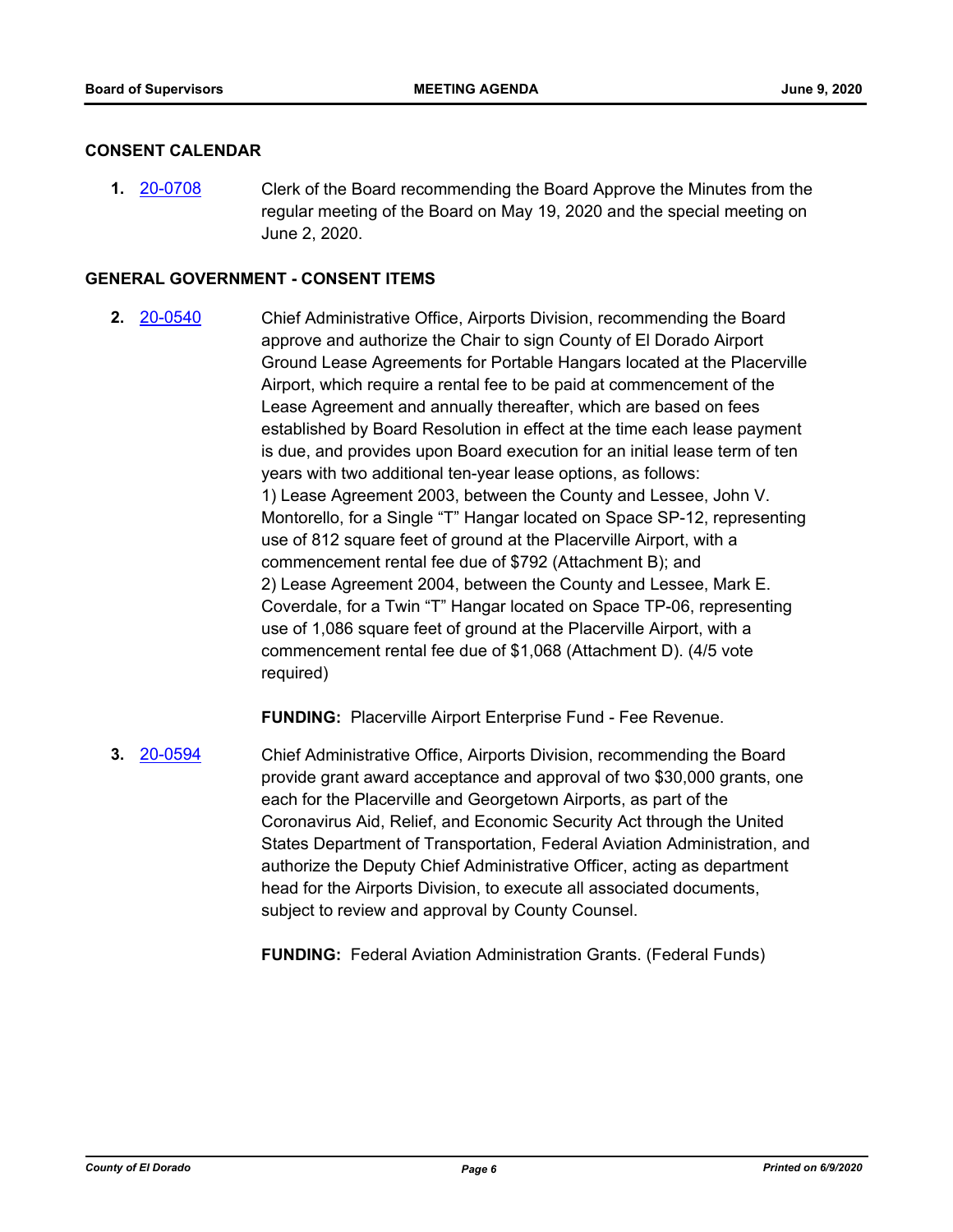**4.** [20-0645](http://eldorado.legistar.com/gateway.aspx?m=l&id=/matter.aspx?key=27851) Chief Administrative Office, Airports Division, recommending the Board take the following actions pertaining to the Placerville Airport - Taxiway Edge Lights Project, Contract 3204, PW 17-31163, Project 93130 / 35401003:

1) Approve and authorize the Chair to sign the Notice of Acceptance with KOBO Utility Construction Corp.; and

2) Authorize the Clerk of the Board to release the Payment and Performance Bonds to the Surety upon notification from the Airports Division after the one-year (1-year) guarantee period.

**FUNDING:** Federal Aviation Administration Grant - Federal Funds (90%), State of California Department of Transportation Division of Aeronautics (4.5%), and Accumulative Capital Outlay Funds (5.5%).

**5.** [20-0625](http://eldorado.legistar.com/gateway.aspx?m=l&id=/matter.aspx?key=27831) Chief Administrative Office, Cemeteries Division, recommending the Board approve and authorize the Chair to sign a budget transfer request for County Service Area 9 Georgetown Zone of Benefit (Cemeteries) to reallocate funds from contingency to Professional Services and Burial Services during Fiscal Year 2019-20 in the amount of \$16,000 for the removal of hazardous trees and \$2,000 for an increase in interments. (4/5 vote required)

> **FUNDING:** County Service Area 9 Zone of Benefit Special Taxes and **Assessments**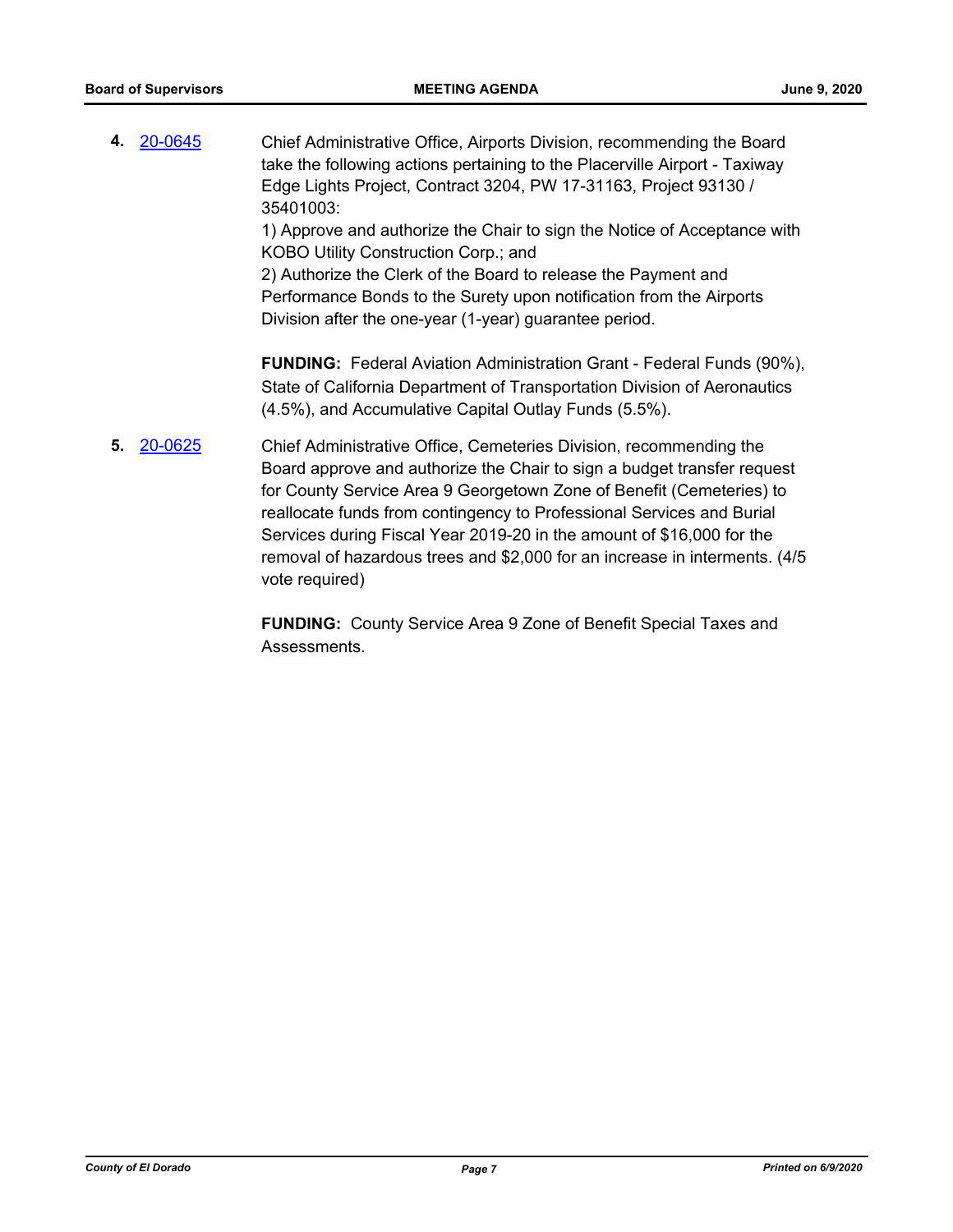**6.** [20-0710](http://eldorado.legistar.com/gateway.aspx?m=l&id=/matter.aspx?key=27916) Chief Administrative Office, Emergency Medical Services & Emergency Preparedness and Response Division, recommending the Board consider the following related to the receipt of funding from the federal Coronavirus Aid, Relief, and Economic Security (CARES) Act Provider Relief Fund: 1) Authorize the Chief Administrative Officer (CAO) to submit information and accept terms and conditions authorizing an additional distribution of funding from the CARES Act Provider Relief Fund General Distribution; 2) Approve and authorize the Chair to sign a budget transfer increasing revenues and appropriations in County Service Areas 3 and 7 by a total of \$112,452 to distribute the estimated funding to the ambulance service contractors in those areas (4/5 vote required);

3) Find that providing this funding to ambulance service contractors supports a valuable public benefit by assisting such contractors to prevent, prepare for, and respond to coronavirus;

4) Authorize the CAO to sign funding agreements, contingent upon County Counsel approval, or claims for direct payments to the California-Tahoe Emergency Services Operations Authority, the El Dorado County Emergency Services Authority, and the North Tahoe Fire Protection District for documented eligible expenses incurred by those agencies; 5) Authorize Wittman Enterprises, the County's ambulance billing processer, to register and participate in the CARES Act Uninsured Relief Fund program on behalf of the County to seek reimbursement for services provided to uninsured COVID-19 patients; and

6) Authorize the CAO to accept the Uninsured Relief Fund Payment Terms and Conditions.

**FUNDING:** Coronavirus Aid, Relief, and Economic Security (CARES) Act Provider Relief Fund.

**7.** [20-0713](http://eldorado.legistar.com/gateway.aspx?m=l&id=/matter.aspx?key=27919) Chief Administrative Office, Emergency Medical Services and Emergency Preparedness and Response Division, recommending the Board approve and authorize the Chair to sign a budget transfer reducing the appropriation for contingency and increasing the appropriation for payments to other government agencies in County Service Area 3 by \$425,000 for payments for ambulance services on the East Slope. (4/5 vote required)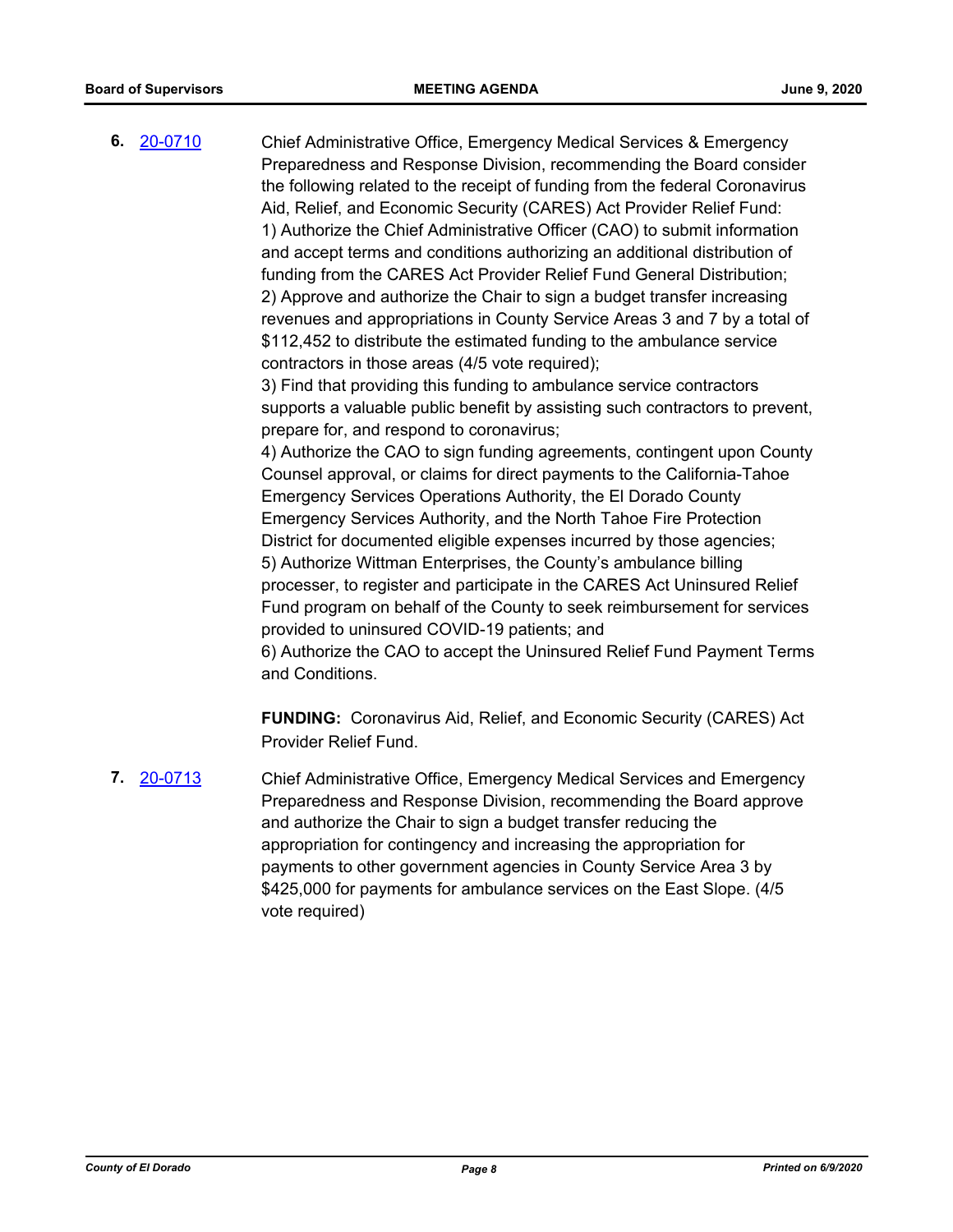**8.** [20-0714](http://eldorado.legistar.com/gateway.aspx?m=l&id=/matter.aspx?key=27920) Chief Administrative Office, Facilities Division, recommending the Board consider the following pertaining to the annual Job Order Contracting Bid that allows the County to efficiently bid multiple construction jobs throughout the year based on competitively bid unit prices: 1) Approve and adopt the bid, specifications, and contract documents; 2) Approve and authorize the Chair to sign the bid documents; and 3) Authorize advertisement for construction bids (Bid Numbers: 20-968-050, 20-968-051 and 20-968-052).

**FUNDING:** Accumulative Capital Outlay Fund.

**9.** [20-0705](http://eldorado.legistar.com/gateway.aspx?m=l&id=/matter.aspx?key=27911) Chief Administrative Office, Procurement and Contracts Division, presenting a list of County surplus property and recommending the Board so declare and authorize disposal of same in accordance with the procedures outlined in the County's Purchasing Ordinance, Chapter 3.12 and Section 3.12.220 thereof.

### **FUNDING:** Various.

- **10.** [20-0679](http://eldorado.legistar.com/gateway.aspx?m=l&id=/matter.aspx?key=27885) Clerk of the Board, based upon the recommendation of the Building Industry Advisory Committee, recommending the Board: 1) Reappoint William Fisher, No. State Building Ind., Alternate, Term Expiration January 1, 2023; and 2) Reappoint Danny L. Kennedy, El Dorado Co. Builders Exchange, Alternate, Term Expiration January 1, 2023.
- **11.** [20-0686](http://eldorado.legistar.com/gateway.aspx?m=l&id=/matter.aspx?key=27892) County Counsel recommending the Board deny the claim for tax refund in the amount of \$8,864.76 received from T-Mobile West LLC.

# **FUNDING:** General Fund.

**12.** [20-0704](http://eldorado.legistar.com/gateway.aspx?m=l&id=/matter.aspx?key=27910) County Counsel recommending the Board deny the claim for tax refund in the amount of \$10,339.44 received from Sprint Telephony P.C.S., L.P.

### **FUNDING:** General Fund.

**13. [20-0676](http://eldorado.legistar.com/gateway.aspx?m=l&id=/matter.aspx?key=27882)** Human Resources Department, Risk Management Division, recommending the Board authorize the Director of Human Resources as the Alternate CSAC Excess Insurance Authority Board member to execute the proposed amendment to the CSAC Excess Insurance Authority Joint Powers Agreement.

**FUNDING:** N/A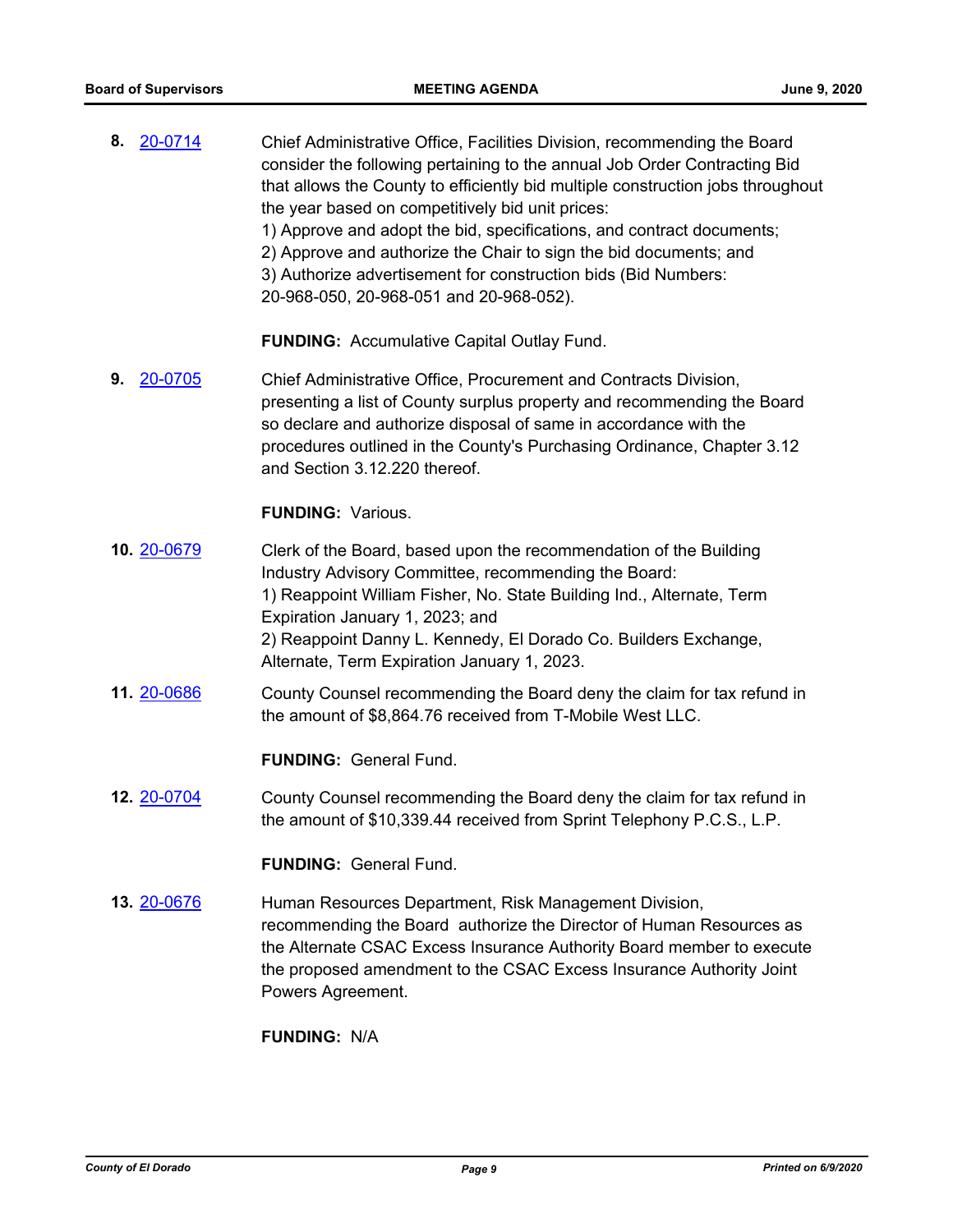**14.** [20-0735](http://eldorado.legistar.com/gateway.aspx?m=l&id=/matter.aspx?key=27942) Human Resources Department recommending the Board approve the revised class specification for the Planning and Building Department: Supervising Code Enforcement Officer.

#### **FUNDING:** N/A

**15.** [20-0441](http://eldorado.legistar.com/gateway.aspx?m=l&id=/matter.aspx?key=27647) Treasurer-Tax Collector recommending the Board authorize the Chair to sign Amendment IV to the El Dorado County California Deferred Compensation Plan Administration Agreement with Nationwide Retirement Solutions and the CalPERS 457 Plan Roth Adoption Form to add the Roth 457(b) provision as a new option within the Nationwide and CalPERS deferred compensation plans and to allow in-plan conversions.

#### **FUNDING:** N/A

**16.** [20-0711](http://eldorado.legistar.com/gateway.aspx?m=l&id=/matter.aspx?key=27917) Treasurer-Tax Collector Department recommending the Board approve and authorize the Chair to sign Agreement for Services 4951 with Granicus, Inc., for Host Compliance Services, in the amount of \$125,855, to provide short-term rental address identification, rental activity monitoring, tax audit support, compliance monitoring and a 24/7 rental hotline support for the term of July 1, 2020 to June 30, 2021.

# **FUNDING:** General Fund.

**17.** [20-0716](http://eldorado.legistar.com/gateway.aspx?m=l&id=/matter.aspx?key=27922) Supervisor Parlin recommending the Board take the following actions: 1) Approve the Kelsey Cemetery District Board of Trustees Resolution 20-01, which requests the transfer of ownership to the District of Assessor's Parcel Number (APN) 088-310-029-000, representing County-owned property located at 6553 Kelsey Road, Kelsey, California, commonly known as the Kelsey Cemetery; and 2) Approve the requested transfer of property and authorize the Chair to sign a Quitclaim Deed and other related documents which are necessary to effectively transfer title and ownership to the District. (4/5 vote required)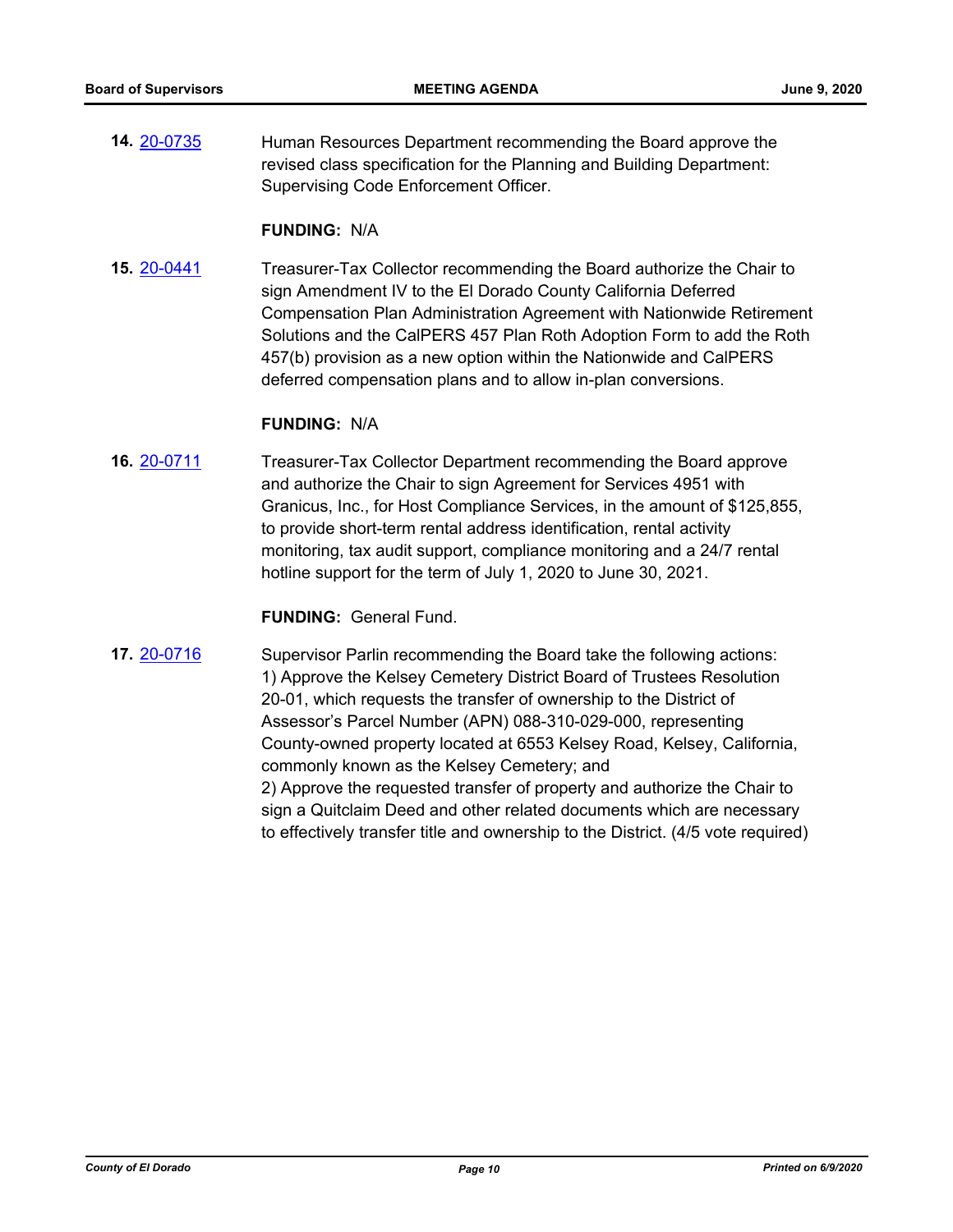#### **HEALTH AND HUMAN SERVICES - CONSENT ITEMS**

**18.** [20-0348](http://eldorado.legistar.com/gateway.aspx?m=l&id=/matter.aspx?key=27553) Health and Human Services Agency (HHSA) recommending the Board: 1) Approve and authorize the Chair to sign Agreement for Services 4532 with El Dorado County Office of Education for the provision of Child Abuse Prevention Council Activities with a maximum contractual obligation of \$430,000, for the three-year term from July 1, 2020 through June 30, 2023; 2) Make findings in accordance with County Ordinance 3.13.030 that services may be provided under this Agreement 4532 because the work meets criteria E) "The work is with or among any other governmental entities or agencies";

> 3) Authorize the Purchasing Agent, or designee, to execute further documents relating to Agreement for Services 4532, including amendments which do not increase the maximum dollar amount or term of the Agreement, and contingent upon approval by County Counsel and Risk Management; and

> 4) Approve and authorize the HHSA Director to sign a termination letter, pursuant to Article XIII, "Default, Termination, and Cancellation," Section D, "Termination or Cancellation without Cause" in Agreement for Services 095-S1811 (199) with El Dorado County Office of Education, to also be effective July 1, 2020, which coincides with the start of this Agreement for Services 4532 with El Dorado County Office of Education.

**FUNDING:** 22%Community-based Child Abuse Prevention allocation; 15% Promoting Safe and Stable Families allocation; 46% Child Abuse, Prevention, Intervention, and Treatment allocation; and 17% Children's Trust Fund allocation.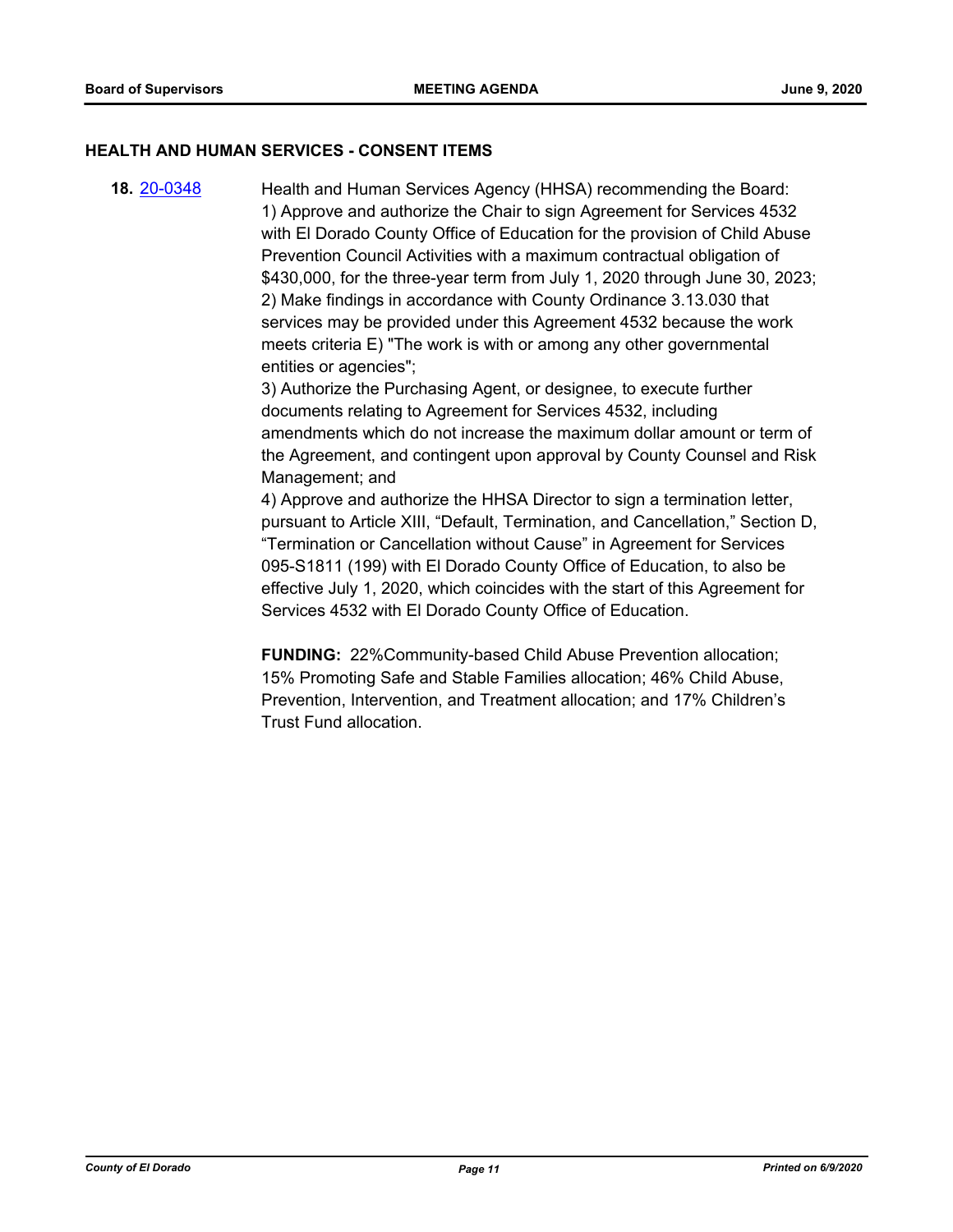**19.** [20-0474](http://eldorado.legistar.com/gateway.aspx?m=l&id=/matter.aspx?key=27680) Health and Human Services Agency (HHSA) recommending the Board: 1) Approve and authorize the Chair to sign Amendment 2 to Agreement for Services 862 (456-S1411) with Summitview Child and Family Services, Inc. for the provision of adult residential treatment services at a licensed Adult Residential Facility, extending the term one year for a total term from May 13, 2014 through June 30, 2021, and increasing the maximum obligation by \$711,724 for a new maximum contractual obligation of \$5,102,048;

2) Make findings in accordance with County Ordinance 3.13.030 that it is appropriate to contract with Summitview Child and Family Services, Inc. for services provided under this Agreement 862 (456-S1411) because (B) "Specialty skills and qualifications not expressly identified in County classifications are involved in the performance of the work."; and 3) Authorize the Purchasing Agent, or their designee, to execute further documents relating to Agreement for Services 862 (456-S1411), including amendments which do not increase the maximum dollar amount or term of the Agreement, and contingent upon approval by County Counsel and Risk Management.

**FUNDING:** 100% State Funding - Mental Health Services Act.

**20.** [20-0641](http://eldorado.legistar.com/gateway.aspx?m=l&id=/matter.aspx?key=27847) Health and Human Services Agency recommending the Board: 1) Adopt and authorize the Chair to sign Resolution **088-2020**, thereby delegating authority to the Director of the Health and Human Services Agency to sign non-financial Agreement 19-1019 with the California Department of Social Services, for the provision of access to confidential Employment Development Department base wage data, with a retroactive effective date of July 01, 2019 through June 30, 2022; and 2) Delegate authority to the Director of the Health and Human Services Agency to execute any further amendments to Agreement 19-1019, that does not change the amount of the Agreement, and contingent upon approval by County Counsel and Risk Management.

**FUNDING:** N/A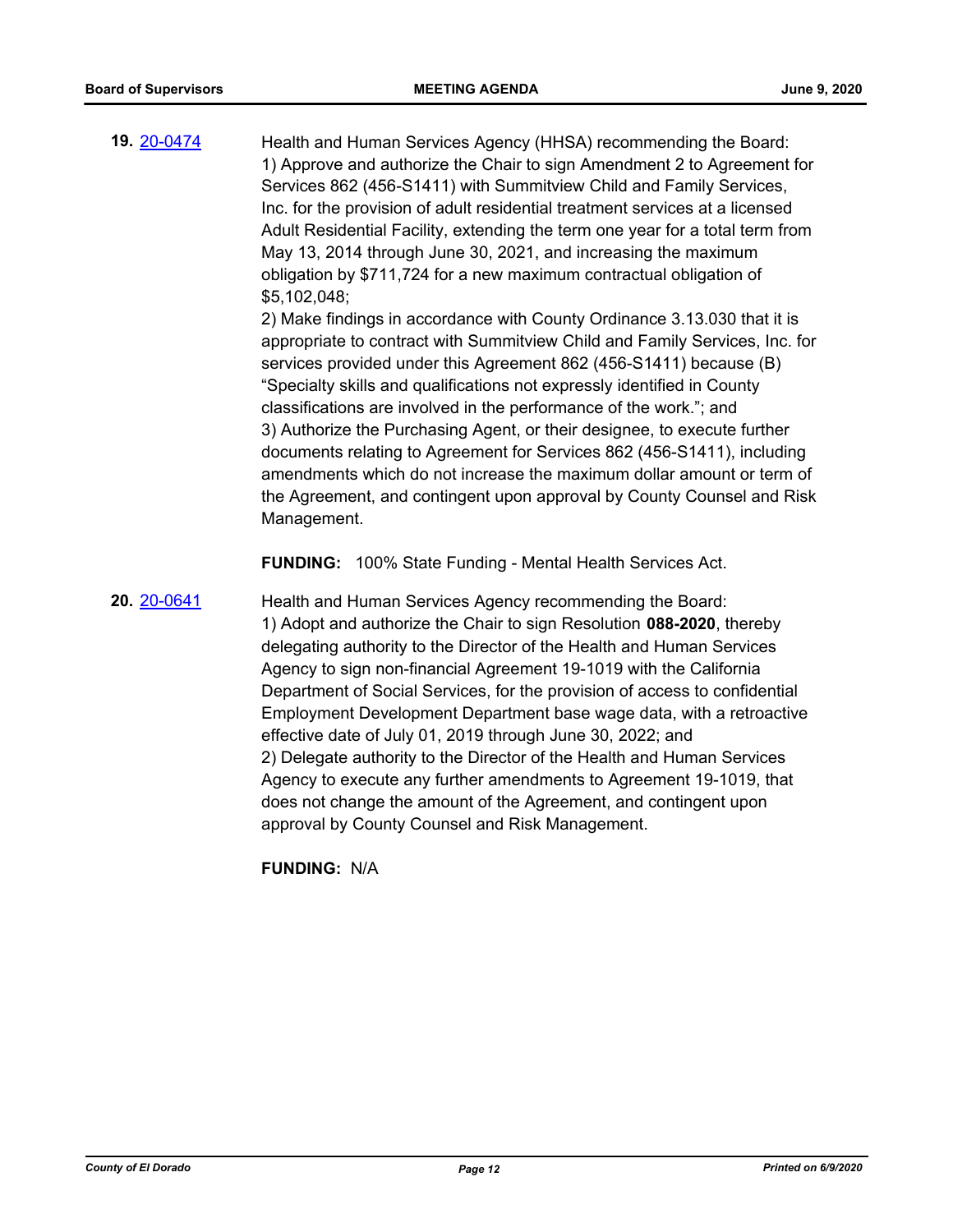**21.** [20-0650](http://eldorado.legistar.com/gateway.aspx?m=l&id=/matter.aspx?key=27856) Health and Human Services Agency (HHSA) recommending the Board: 1) Approve and authorize the Chair to sign Amendment 1 to Funding-Out Agreement 4115 with A Westfall Dental Corporation, to support their mobile dental program, to extend the term to June 30, 2021, with no change to the maximum contractual obligation of \$40,000; and 2) Authorize the Director of HHSA, or designee, to execute further documents relating to Funding-Out Agreement 4115, including amendments, which do not increase the maximum dollar amount or term of the Agreement, and contingent upon approval by County Counsel and Risk Management.

> **FUNDING:** 100% State Funding: California Department of Public Health Oral Health Grant 17-10689.

**22.** [20-0678](http://eldorado.legistar.com/gateway.aspx?m=l&id=/matter.aspx?key=27884) Health and Human Services Agency recommending the Board: 1) Adopt and authorize the Chair to sign Resolution **087-2020** thereby delegating authority to the Health and Human Services Agency's Director of Mental Health, on behalf of the County, to accept annual funding and execute all necessary documents required to secure and maintain specific allocations issued by the Department of Health Care Services through June 30, 2021, contingent upon approval by County Counsel and Risk Management, as applicable;

> 2) Delegate authority to the Health and Human Services Agency's Director of Mental Health to execute, on behalf of the County, additional documents related to those specific allocations, and any amendments thereto that do not increase net County cost, contingent upon approval by County Counsel and Risk Management, as applicable;

> 3) Approve and authorize the Health and Human Services Agency's Director of Mental Health to execute any required programmatic reports for said allocations; and

> 4) Approve and authorize the Health and Human Services Agency's Chief Fiscal Officer to execute any required fiscal reports for said allocations.

**FUNDING:** Federal and State funding.

**23.** [20-0685](http://eldorado.legistar.com/gateway.aspx?m=l&id=/matter.aspx?key=27891) Health and Human Services Agency recommending the Board delegate authority to the Director of the Health and Human Services Agency to execute funding agreement number 19-10871 with the California Department of Public Health, in the amount of \$212,361.47 with a retroactive term beginning February 1, 2020 and extending through June 30, 2023, along with the required certifications related to said award.

> **FUNDING:** One-time funding administered by the California Department of Public Health's Center for Communicable Disease Control.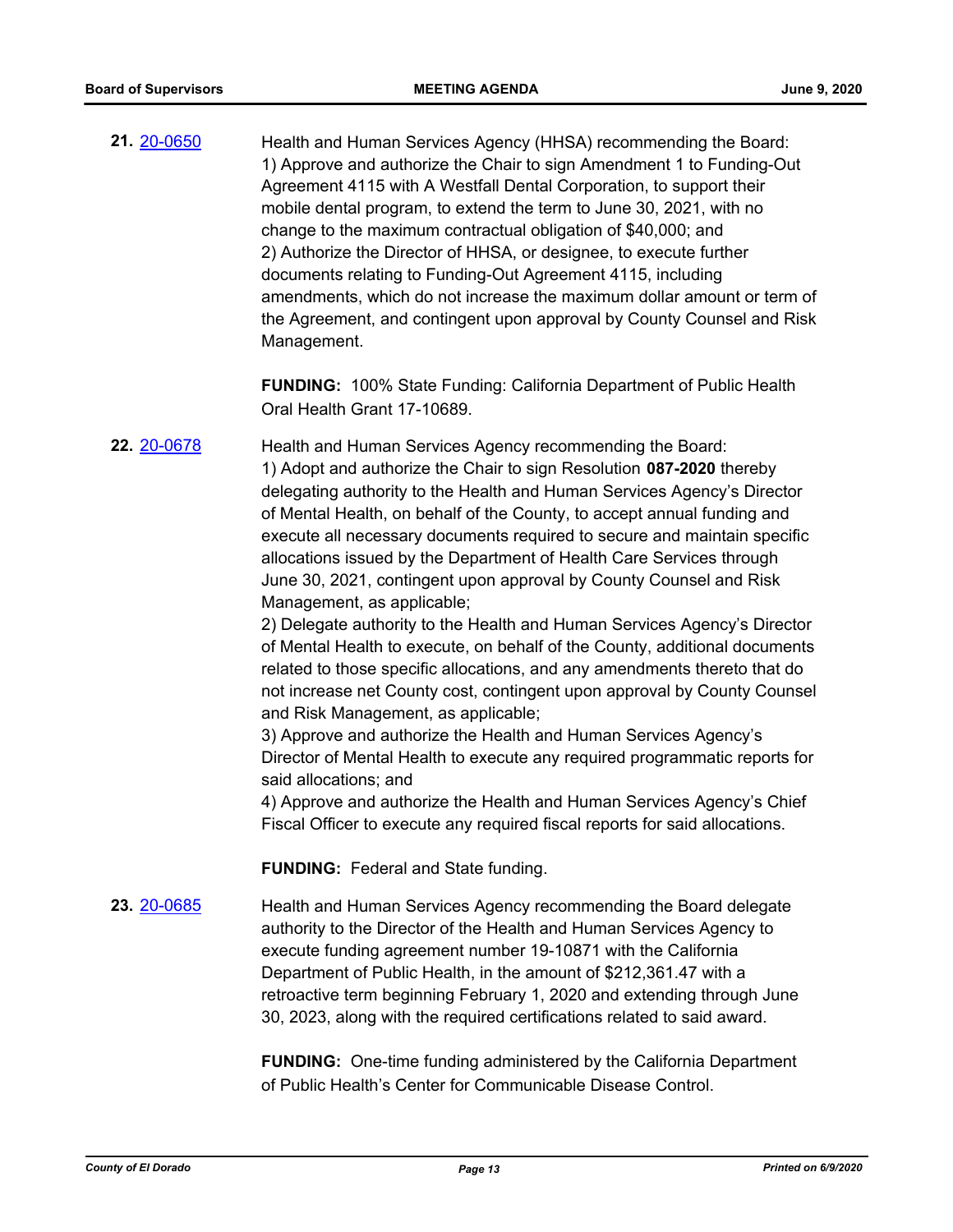**24.** [20-0712](http://eldorado.legistar.com/gateway.aspx?m=l&id=/matter.aspx?key=27918) Health and Human Services Agency recommending the Board: 1) Approve and authorize the Chair to sign Agreement for Services 4860 with Panoramic Software Corporation, for the provision of proprietary client data management software for the Public Guardian and General Assistance programs, for the term July 1, 2020 through June 30, 2023, with a maximum contractual obligation of \$100,000; and 2) Authorize the Purchasing Agent, or designee, to execute further documents relating to Agreement for Services 4860, including amendments that do not increase the allowable annual rate increase or change the term of the Agreement, and contingent upon approval by County Counsel and Risk Management.

> **FUNDING:** The Public Guardian and General Assistance programs are a County General Fund obligation.

**25.** [20-0651](http://eldorado.legistar.com/gateway.aspx?m=l&id=/matter.aspx?key=27857) Health and Human Services Agency recommending the Board: 1) Approve and authorize the Chair to sign Amendment 1 to Agreement for Services 3804 with Mental Health Management I, Inc., doing business as Canyon Manor, for the provision of Mental Health Rehabilitation Center services, which increases the maximum contractual obligation by \$157,500 for a new maximum obligation of \$495,000, with no change to the original term of July 1, 2019 through June 30, 2022;

> 2) Make findings in accordance with County Ordinance 3.13.030 that it is more appropriate to contract with Canyon Manor for services provided under this Agreement 3804 because (B) "Specialty skills and qualifications not expressly identified in classifications are involved in the performance of the work;" and

> 3) Authorize the Purchasing Agent, or designee, to execute further documents relating to Agreement for Services 3804, including amendments which do not increase the maximum dollar amount or term of the Agreement, and contingent upon approval by County Counsel and Risk Management.

**FUNDING:** 100% State Funding: 1991 and 2011 Mental Health Realignment.

**26.** [20-0726](http://eldorado.legistar.com/gateway.aspx?m=l&id=/matter.aspx?key=27933) Library Department recommending the Board approve and authorize the Chair to sign a budget transfer increasing revenues and appropriations for Fiscal Year 2019-2020 for library materials, staff development and courier service in the amount of \$31,122 as a result of donations and funding opportunities.

**FUNDING:** Donations and funding opportunities.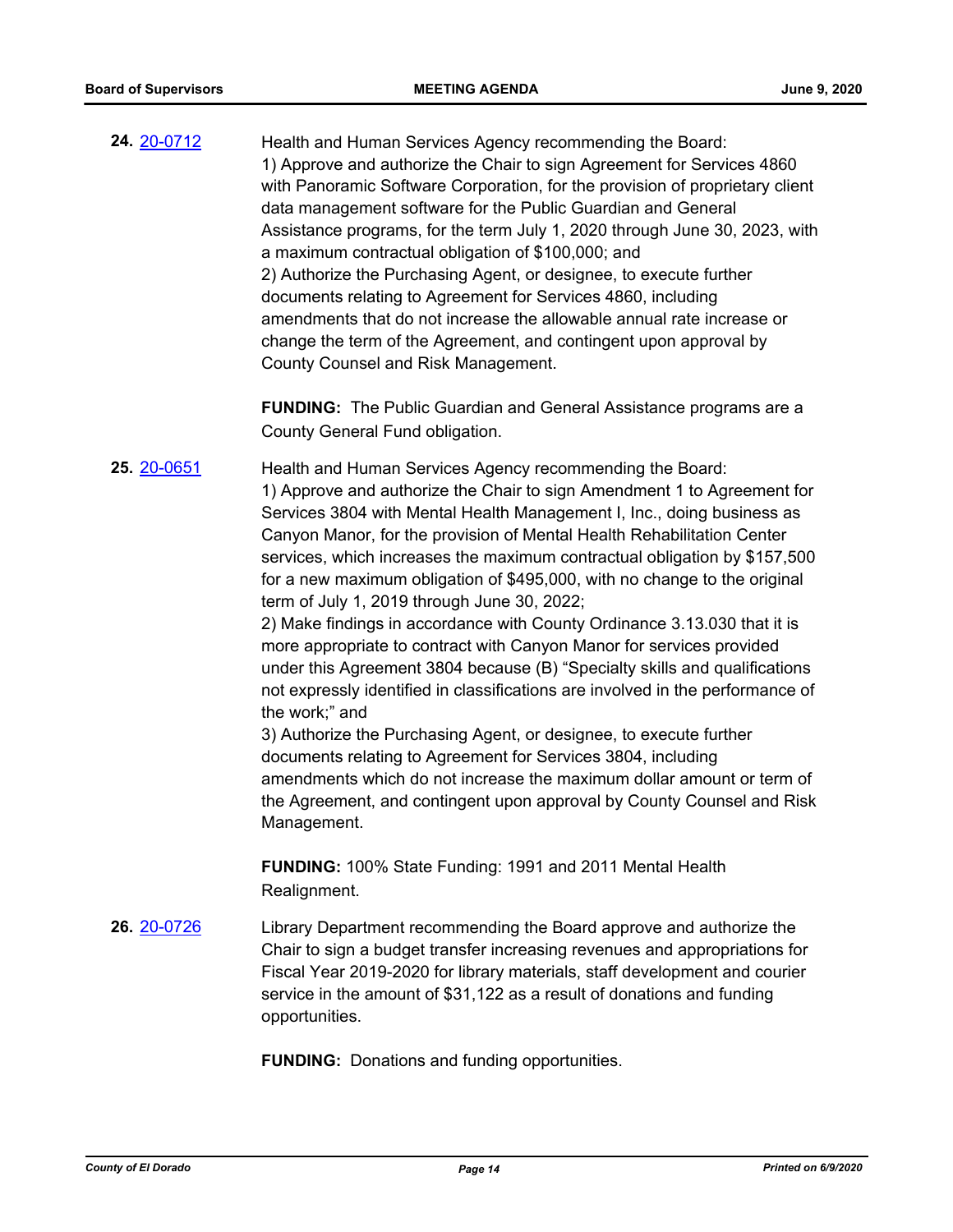# **27.** [20-0727](http://eldorado.legistar.com/gateway.aspx?m=l&id=/matter.aspx?key=27934) Library Department recommending the Board: 1) Approve and authorize acceptance of a grant for two secure Aruba Education connectivity kits from Hewlett Packard's Aruba COVID-19 Pandemic Response program for the purpose of meeting the network needs of students and library patrons during the COVID-19 crisis; and 2) Delegate authority to the Library Department Director, or designee, to

execute the Grant Agreement and all grant related documents including, but not limited to, amendments, requests for payment, reports, and all associated documents necessary to secure grant equipment and implement the approved grant program.

**FUNDING:** The grant provides two secure Aruba Education connectivity kits from Hewlett Packard's Aruba COVID-19 Pandemic Response program with a total value of \$13,868, at no cost to the County.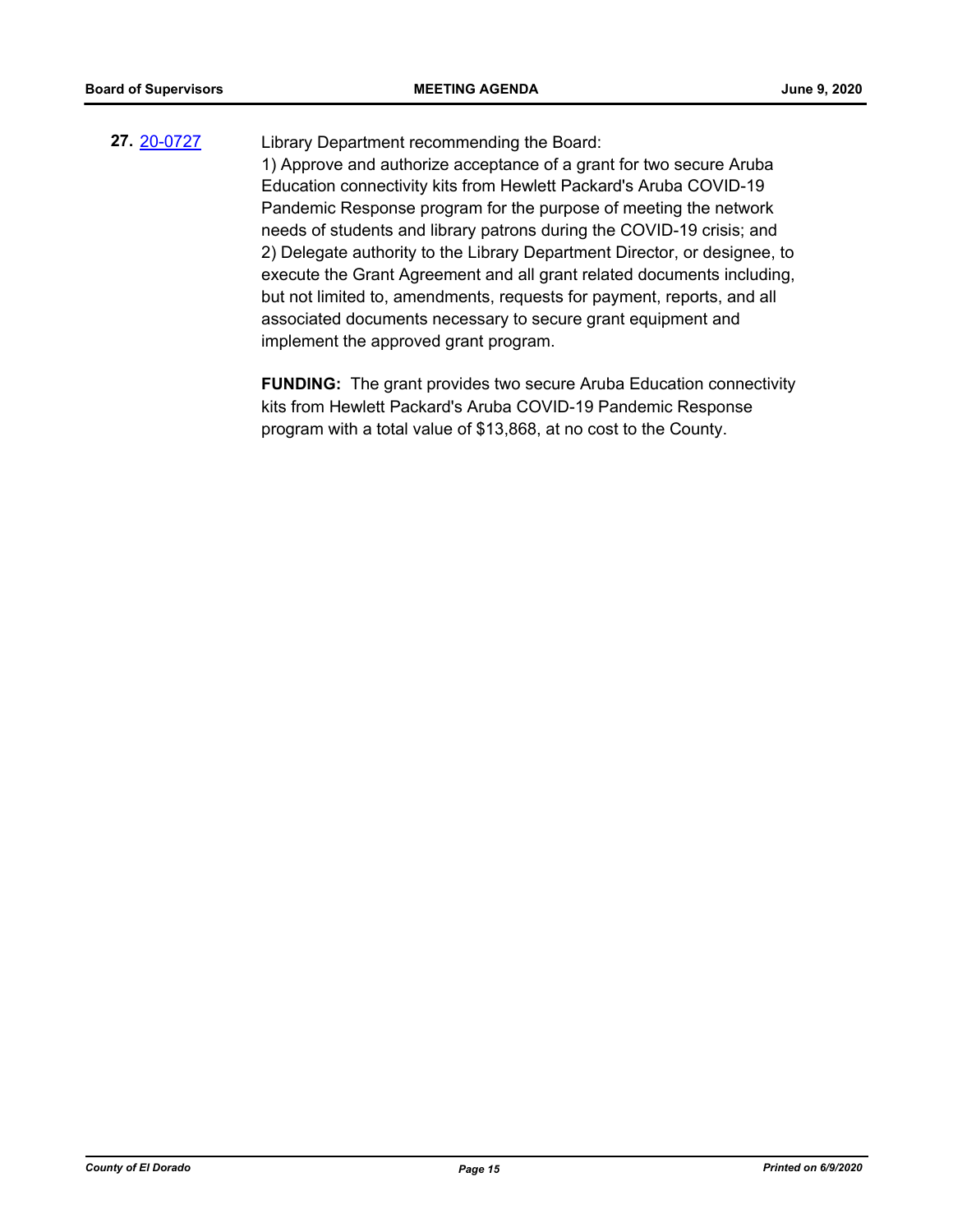#### **LAND USE AND DEVELOPMENT - CONSENT ITEMS**

**28.** [20-0576](http://eldorado.legistar.com/gateway.aspx?m=l&id=/matter.aspx?key=27782) Department of Transportation, Chief Administrative Office - Facilities Division, Environmental Management Department, and the Agriculture Department, recommending the Board approve the following: 1) Award Bid No. 20-675-056 for the purchase of Herbicides to the low qualified bidder, Nutrien Ag Solutions of Sacramento, CA; 2) Authorize the Purchasing Agent to issue a purchase order contract in the amount of \$345,000 for a thirty-six (36) month period following Board approval; and 3) Authorize the Purchasing Agent to increase the purchase order contract on an "as needed" basis during the awarded period as long as funding is available within the requesting department's budget.

**FUNDING:** Road Fund Discretionary - Department of Transportation; General Fund - Facilities; California Department of Food and Agriculture and United States Forest Service grant funds - Agriculture; County Service Area No. 10 - Solid Waste - Environmental Management.

**29.** [20-0328](http://eldorado.legistar.com/gateway.aspx?m=l&id=/matter.aspx?key=27533) Department of Transportation recommending the Board authorize the Chair to sign Amendment I to the Credit and Reimbursement Agreement for the Construction of Saratoga Way between the County and Elliott Homes, Inc. (AGMT 19-54934).

**FUNDING:** Traffic Impact Mitigation Fees.

**30.** [20-0454](http://eldorado.legistar.com/gateway.aspx?m=l&id=/matter.aspx?key=27660) Department of Transportation recommending the Board approve and authorize the Chair to sign the California Conservation Corps Sponsor Agreement CCC-96 (FENIX 4824) for El Dorado County Project work, as well as the Project Evaluation and Agreement Addendum Form CCC-96A, collectively representing a new contract in an amount not to exceed \$303,000, for revegetation, drainage maintenance, tree removal, erosion control work, and miscellaneous work on various projects, with a term effective July 1, 2020, through June 30, 2023.

> **FUNDING:** California Tahoe Conservancy and United States Forest Service Grant Funds, Tahoe Regional Planning Agency Mitigation Funds, and other various Capital Improvement Program funding sources.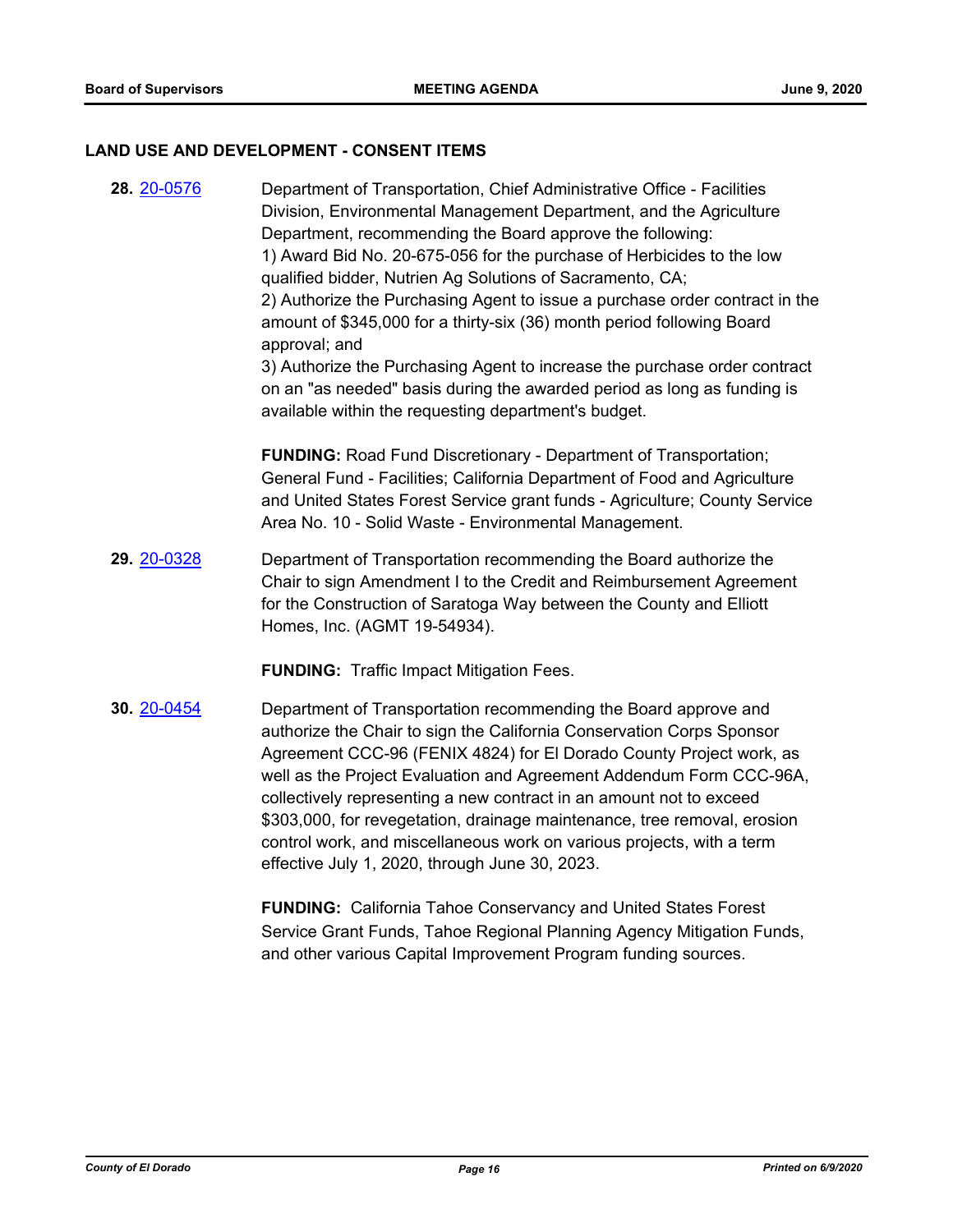| 31. 20-0563 | Department of Transportation recommending the Board approve and<br>authorize the Chair to sign the Third Amendment to Agreement for<br>Services 547 with California Compaction Equipment, Inc. for equipment<br>rental, increasing the not-to-exceed amount by \$50,000 for a total<br>not-to-exceed amount of \$179,000, with no change to the term or Scope of<br>Work of the Agreement. |
|-------------|--------------------------------------------------------------------------------------------------------------------------------------------------------------------------------------------------------------------------------------------------------------------------------------------------------------------------------------------------------------------------------------------|
|             | <b>FUNDING:</b> Local Discretionary Funds (Local), Road Funds (State), Road<br>Repair and Accountability Act (SB1-State) and CSA 3 Snow Removal<br>(Local).                                                                                                                                                                                                                                |
| 32. 20-0589 | Department of Transportation recommending the Board consider the<br>following:                                                                                                                                                                                                                                                                                                             |
|             | 1) Accept the subdivision improvements for Serrano - Village J6 Phase 1 -<br>Unit 2, TM 13-1511, as complete;                                                                                                                                                                                                                                                                              |
|             | 2) Reduce Performance Bond 0702230 from \$913,996.24 to                                                                                                                                                                                                                                                                                                                                    |
|             | \$132,626.58, which is ten percent of the total cost of the subdivision                                                                                                                                                                                                                                                                                                                    |
|             | improvements, an amount which guarantees against any defective work,<br>labor done, or defective materials furnished, which is to be released after<br>one year if no claims are made;                                                                                                                                                                                                     |
|             | 3) Hold Laborers & Materialmens Bond 0702230 in the amount of                                                                                                                                                                                                                                                                                                                              |
|             | \$663,132.91 for six months to guarantee payments to persons furnishing<br>labor, materials, or equipment; and                                                                                                                                                                                                                                                                             |
|             | 4) Authorize the Clerk of the Board to release the respective Bonds after<br>the required time periods upon written request by the Department.                                                                                                                                                                                                                                             |
|             | <b>FUNDING: Developer Funded.</b>                                                                                                                                                                                                                                                                                                                                                          |
| 33. 20-0590 | Department of Transportation recommending the Board consider the<br>following:                                                                                                                                                                                                                                                                                                             |
|             | 1) Accept the subdivision improvements for Serrano - Village J6 Phase 2 -<br>Unit 3, TM 13-1511, as complete;                                                                                                                                                                                                                                                                              |
|             | 2) Reduce Performance Bond 0702224 from \$1,058,202.79 to                                                                                                                                                                                                                                                                                                                                  |
|             | \$393,678.75, which is ten percent of the total cost of the subdivision                                                                                                                                                                                                                                                                                                                    |
|             | improvements, an amount which guarantees against any defective work,<br>labor done, or defective materials furnished, which is to be released after                                                                                                                                                                                                                                        |
|             | one year if no claims are made;<br>3) Hold Laborers & Materialmens Bond 0702224 in the amount of                                                                                                                                                                                                                                                                                           |
|             | \$1,968,393.76 for six months to guarantee payments to persons furnishing<br>labor, materials, or equipment; and                                                                                                                                                                                                                                                                           |
|             | 4) Authorize the Clerk of the Board to release the respective Bonds after                                                                                                                                                                                                                                                                                                                  |
|             | the required time periods upon written request by the Department.                                                                                                                                                                                                                                                                                                                          |
|             |                                                                                                                                                                                                                                                                                                                                                                                            |

**FUNDING:** Developer Funded.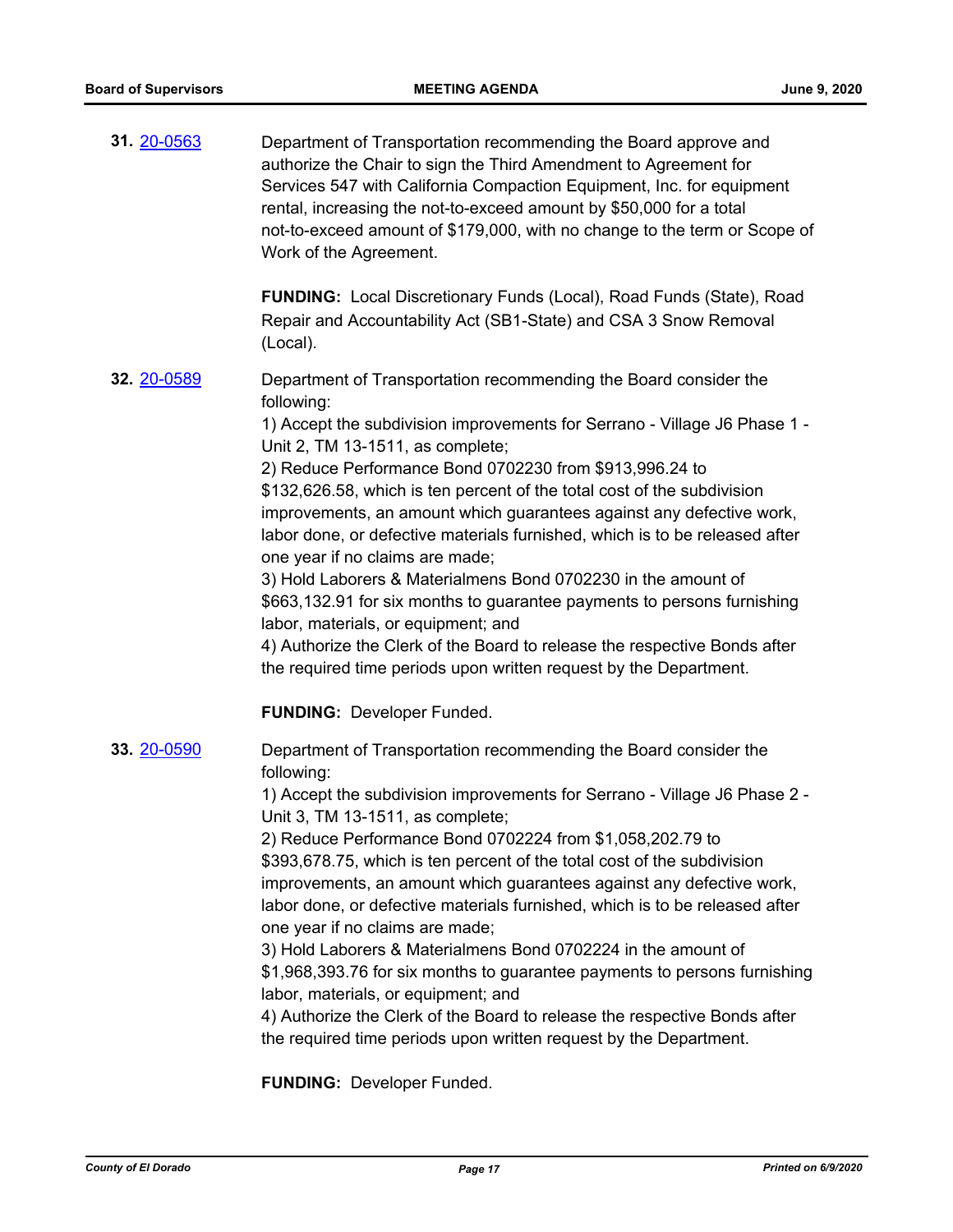| 34. 20-0610 | Department of Transportation recommending the Board approve and<br>authorize the Chair to sign Amendment 1 to Agreement 496-S1711 with<br>Associated Right of Way Services, Inc., for as needed right of way services<br>to extend the term from June 19, 2020, to June 19, 2021, with no change to<br>the not-to-exceed amount for the Agreement.                                                                                                                                                                                                                                                                                                                                                                                                                                                                              |
|-------------|---------------------------------------------------------------------------------------------------------------------------------------------------------------------------------------------------------------------------------------------------------------------------------------------------------------------------------------------------------------------------------------------------------------------------------------------------------------------------------------------------------------------------------------------------------------------------------------------------------------------------------------------------------------------------------------------------------------------------------------------------------------------------------------------------------------------------------|
|             | <b>FUNDING:</b> Various Federal, State, and Local funding sources.                                                                                                                                                                                                                                                                                                                                                                                                                                                                                                                                                                                                                                                                                                                                                              |
| 35. 20-0614 | Department of Transportation recommending the Board take the following<br>actions related to the following Grant Agreements:<br>1) Accept and approve the United States Department of Agriculture Forest<br>Service Participating Agreement - 20-PA-11051900-011 for the Oflyng<br>Water Quality Project (CIP 95177);<br>2) Accept and approve the United States Department of Agriculture Forest<br>Service Participating Agreement - 20-PA-11051900-013 for the Meyers<br>Stream Environment Zone / Erosion Control Project (CIP 95179);<br>3) Authorize the Director of Transportation to sign and submit two original<br>Grant Agreements for each grant execution; and<br>4) Authorize the Director of Transportation to sign any future modifications<br>that do not increase the total dollar amount of said Agreements. |
|             | <b>FUNDING:</b> United States Department of Agriculture Forest Service Grant<br>Funding, State Water Resources Control Board, Tahoe Regional Planning<br>Agency.                                                                                                                                                                                                                                                                                                                                                                                                                                                                                                                                                                                                                                                                |
| 36. 20-0695 | Department of Transportation recommending the Board consider the<br>following pertaining to the Silva Valley Parkway Bike Path Drainage<br>Improvement Project, CIP 72313/36109011, Contract 4750:<br>1) Approve and adopt the Plans and Contract Documents and authorize<br>the Chair to sign the Plans; and<br>2) Authorize advertisement for construction bids.                                                                                                                                                                                                                                                                                                                                                                                                                                                              |
|             | <b>FUNDING:</b> Local advance construction funds with federal reimbursement<br>of Surface Transportation Block Grant Program (100%). (Federal Funds)                                                                                                                                                                                                                                                                                                                                                                                                                                                                                                                                                                                                                                                                            |
| 37. 20-0637 | Department of Transportation and Planning & Building Department<br>recommending the Board approve and authorize the Chair to sign a<br>budget transfer request to accommodate the proposed changes to the<br>County Engineer Time and Materials billing program budget for Fiscal Year<br>2019-20. (4/5 vote required)                                                                                                                                                                                                                                                                                                                                                                                                                                                                                                          |

**FUNDING:** Developer Funding.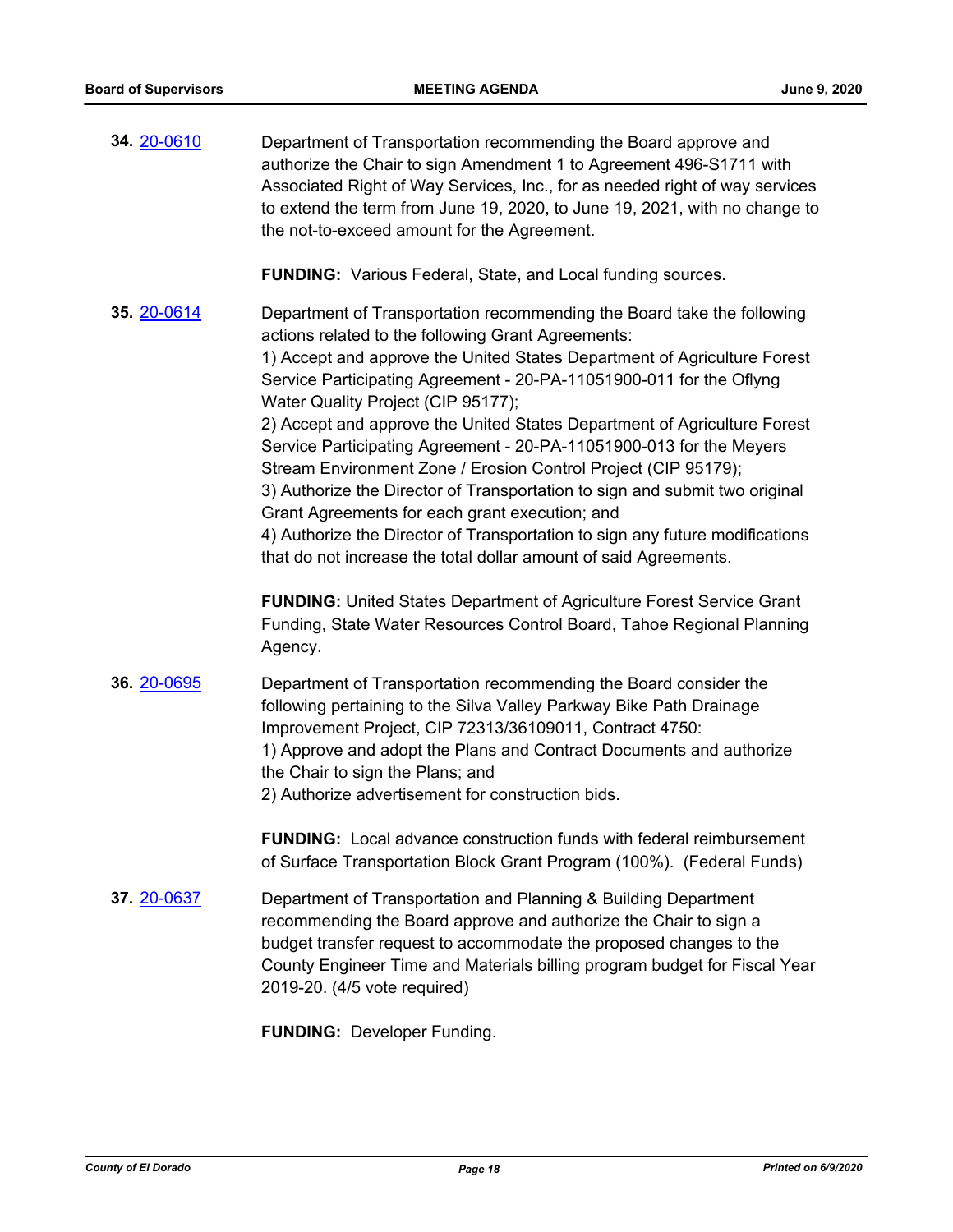| 38. 20-0633 | Environmental Management Department recommending the Board:<br>1) Accept a grant award funded through the California Tire Recycling<br>Management Funds from the State of California, Department of Resources<br>Recycling and Recovery, Fiscal Year 2019-20 Local Government Waste<br>Tire Enforcement Grant, in the amount of \$89,298, for the term of June 30,<br>2020 through September 30, 2021; and<br>2) Delegate authority to the Environmental Management Department<br>Director, or designee, to execute the Grant Agreement (Attachments B, C,<br>D, and E) and all grant related documents including, but not limited to,<br>amendments, requests for payment, reports, and all associated documents<br>necessary to secure and expend the funds for the purpose of implementing<br>this Local Government Waste Tire Enforcement Grant Program.                                                                                                                                                                                |
|-------------|---------------------------------------------------------------------------------------------------------------------------------------------------------------------------------------------------------------------------------------------------------------------------------------------------------------------------------------------------------------------------------------------------------------------------------------------------------------------------------------------------------------------------------------------------------------------------------------------------------------------------------------------------------------------------------------------------------------------------------------------------------------------------------------------------------------------------------------------------------------------------------------------------------------------------------------------------------------------------------------------------------------------------------------------|
|             | FUNDING: Non-General Fund / State of California, Department of<br>Resources Recycling and Recovery, Local Government Waste Tire<br><b>Enforcement Grant.</b>                                                                                                                                                                                                                                                                                                                                                                                                                                                                                                                                                                                                                                                                                                                                                                                                                                                                                |
| 39. 20-0621 | Planning and Building Department, Commercial Cannabis Division,<br>recommending the Board approve Final Passage (Second Reading) of<br>Ordinance 5123 pertaining to Section 130.41.100 of Title 130, Article 4 of<br>the El Dorado County Ordinance Code entitled "Commercial Cannabis",<br>with an amendment regarding fingerprints of commercial cannabis owners<br>giving more discretion to the Sheriff's Office. (Cont. 5/19/20, Item 19)                                                                                                                                                                                                                                                                                                                                                                                                                                                                                                                                                                                              |
| 40. 20-0722 | Planning and Building Department, Planning Services Division, submitting<br>for approval of the Final Map (TM-F19-0007) for Serrano Village J, Lot H,<br>creating a total of 41 residential lots and four open space lots, on property<br>identified as Assessor's Parcel Number's 123-370-001, 123-370-003, and<br>123-280-010 located east of the intersection of Serrano Parkway and<br>Greenview Drive within the Serrano Master Planned Community, in the El<br>Dorado Hills area, and recommending the Board of Supervisors consider<br>the following:<br>1) Approve the Final Map (TM-F19-0007) for Serrano Village J, Lot H;<br>2) Approve and authorize the Chair to sign the Agreement to Make<br>Subdivision Improvements (Attachment B);<br>3) Approve and authorize the Chair to sign the Agreement on Conditions<br>for Acceptance of Drainage Easements (Attachment D); and<br>4) Approve and authorize the Chair to sign the Agreement on Conditions<br>for Acceptance of Roads (Attachment E). (Supervisorial District 1). |

**FUNDING:** Developer-Funded Subdivision Improvements.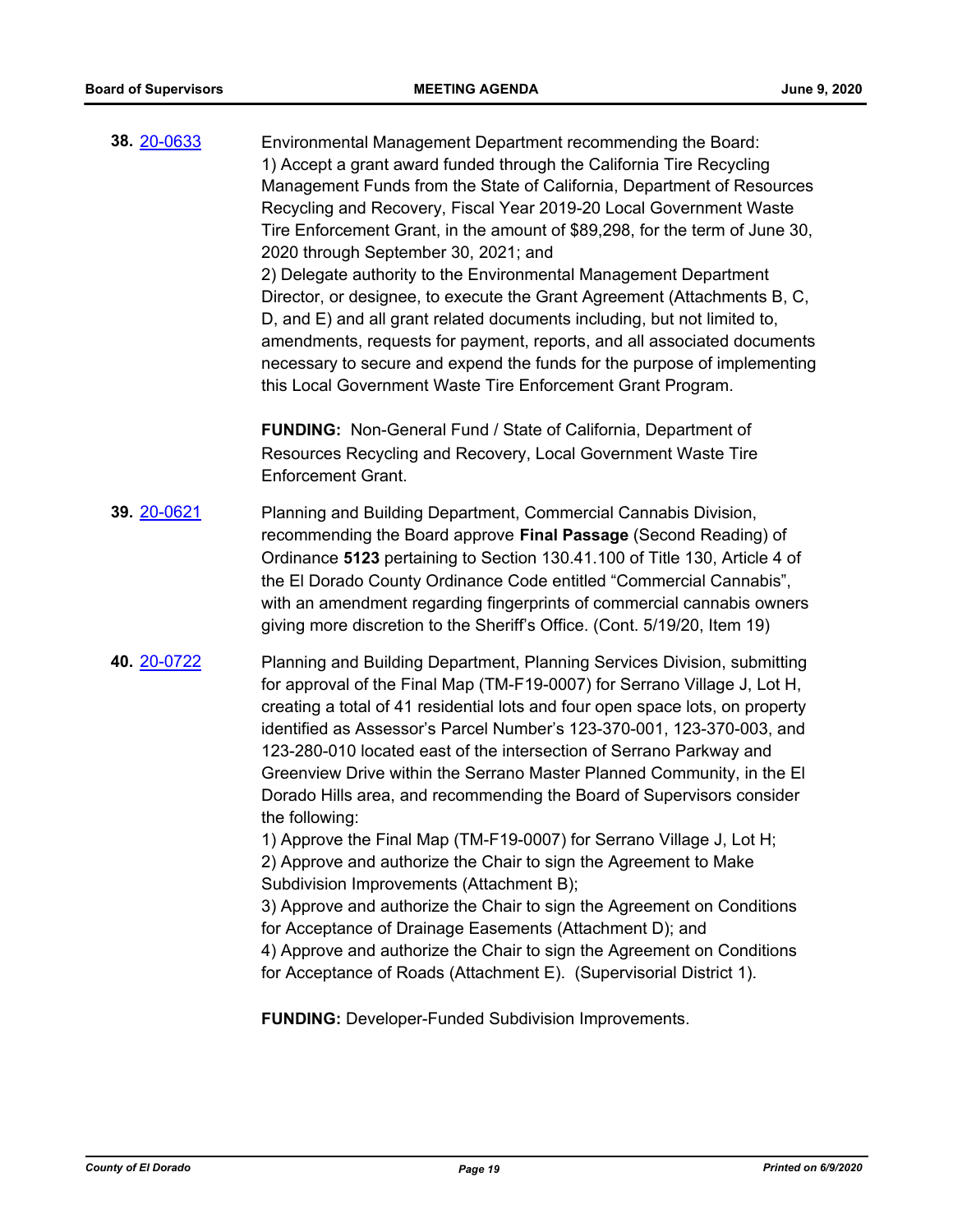#### **LAW AND JUSTICE - CONSENT ITEMS**

**41.** [20-0724](http://eldorado.legistar.com/gateway.aspx?m=l&id=/matter.aspx?key=27931) District Attorney recommending the Board approve and authorize the Purchasing Agent to execute Amendment II to Agreement 3370 with the Center for Violence-Free Relationships increasing compensation by \$37,960 and extending the term an additional six months for a total not to exceed \$187,080 for the entire service period term of July 1, 2018 through December 31, 2020, to provide one full-time Victim Advocate to the grant program.

> **FUNDING:** California Governor's Office of Emergency Services Violence Against Women Act Services\*Training\*Officers\*Prosecutors Formula Grant Program Funds.

**42.** [20-0737](http://eldorado.legistar.com/gateway.aspx?m=l&id=/matter.aspx?key=27944) Probation Department recommending the Board approve the addition of one (1) Interactive Display System to Probation's Fixed Asset Listing.

**FUNDING:** General Fund.

**43.** [20-0732](http://eldorado.legistar.com/gateway.aspx?m=l&id=/matter.aspx?key=27939) Sheriff's Office recommending the Board approve the purchase of a two axle Volvo rear load compaction garbage truck from Waste Connections for \$1.00.

**FUNDING:** General Fund.

**44.** [20-0601](http://eldorado.legistar.com/gateway.aspx?m=l&id=/matter.aspx?key=27807) Sheriff's Office recommending the Board:

1) Waive the competitive bidding requirements for the purchase of kitchen and laundry cleaning equipment, supplies, and tamper resistant chemical dispenser for both the Placerville and South Lake Tahoe jails in accordance with Purchasing Ordinance 3.12.160, Section D for Contract 2977;

2)Authorize the Purchasing Agent to increase purchase contract 2977 in the amount of \$150,000 (\$50,000/year) for a total amount of \$248,000 and extend the term by three (3) years with an ending date of June 30, 2023; and

3) Authorize the Purchasing Agent to increase the purchase contract as needed during the term as long as funding is available within the Department's budget.

**FUNDING:** General Fund.

# **END CONSENT CALENDAR**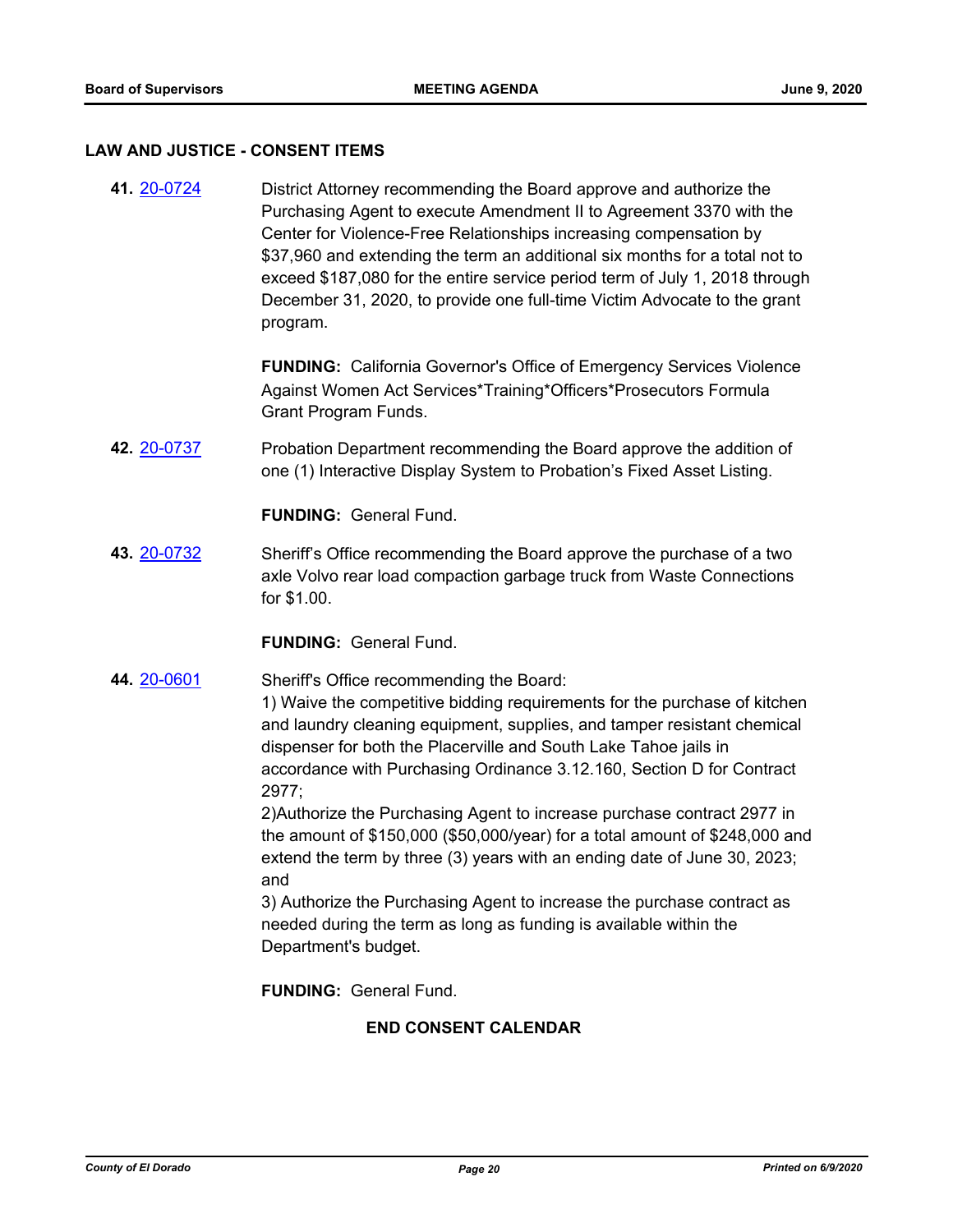# **DEPARTMENT MATTERS (Items in this category may be called at any time)**

**45.** [20-0738](http://eldorado.legistar.com/gateway.aspx?m=l&id=/matter.aspx?key=27945) HEARING - The Board is asked to consider a request from the El Dorado Hills County Water District ("District") to adopt and authorize the Chair to sign Resolution **093-2020** revising development impact mitigation fees for the El Dorado Hills Fire Department.

### **FUNDING:** N/A

**46.** [20-0689](http://eldorado.legistar.com/gateway.aspx?m=l&id=/matter.aspx?key=27895) Health and Human Services Agency and Human Resources Department recommending the Board:

> 1) Approve and authorize the addition of a 1.0 full-time equivalent (FTE) Program Manager for the Health and Human Services Agency Homelessness Program, effective July 1, 2020;

2) Approve and authorize the addition of a 1.0 FTE Senior Administrative Analyst to support and develop grant management procedures and processes for all Agency programs, as well as the Homelessness Program, effective July 1, 2020;

3) Authorize the Health and Human Services Agency and Human Resources Department to proceed with recruitment and hiring of the Program Manager and Senior Administrative Analyst, with a date of hire on July 1, 2020 or as soon as appropriate thereafter; and

4) Direct staff to amend the FY 2020-21 position allocation schedule, currently included in the FY 2020-21 Recommended Budget, to add these two positions effective July 1, 2020.

**FUNDING:** 1) The Program Manager position will be funded with: 60% Whole Person Care grant funding for two years, at which time other funding source(s) will be identified. The remainder of the position will be funded with 20% Community Services Block Grant, and 20% CalWORKS Housing Support Program.

2) The Senior Administrative Analyst will be funded through the Agency Indirect Cost Rate, as grant development and grant management activities support the Agency as a whole.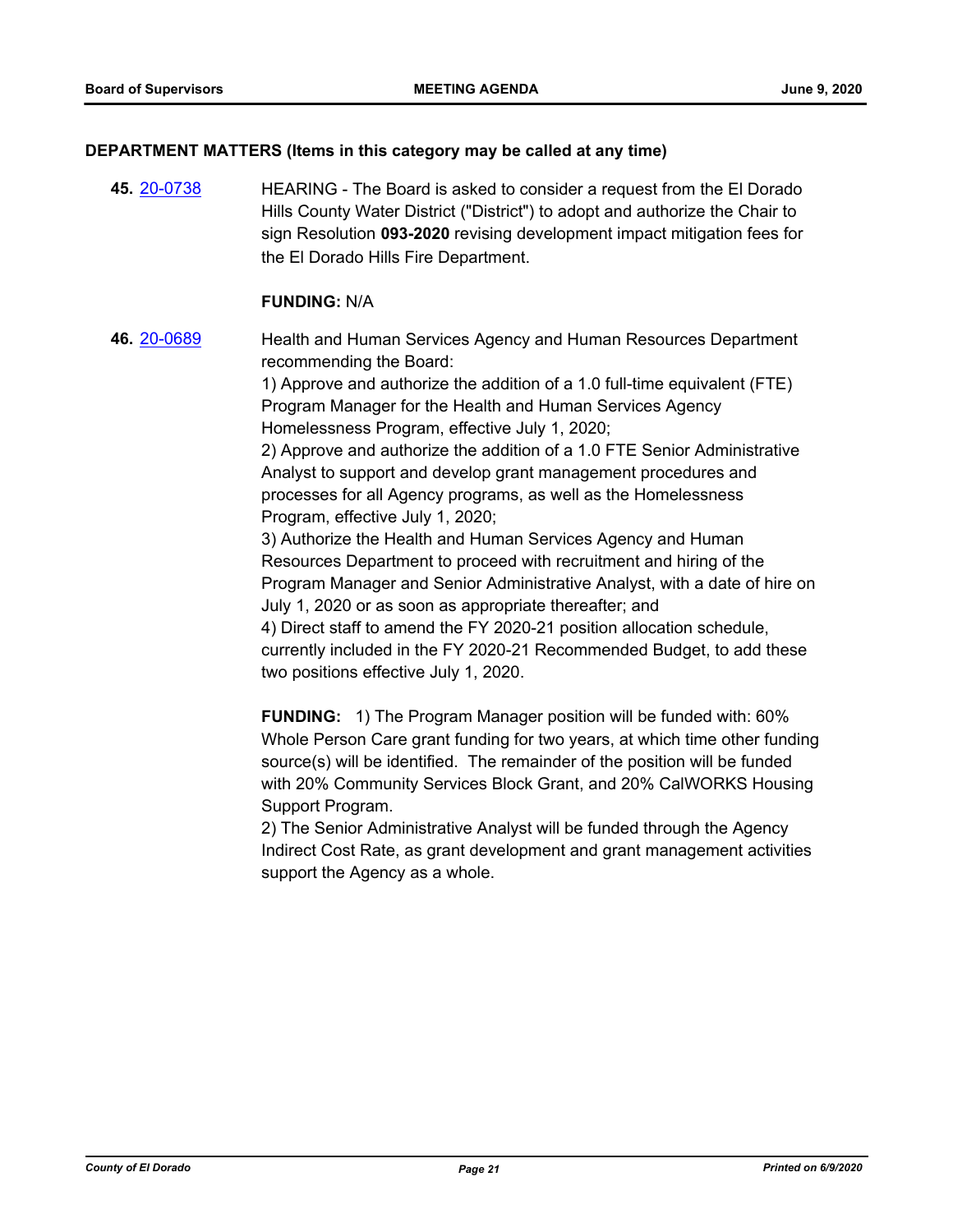# **10:00 A.M. - TIME ALLOCATION (Items will not be heard prior to the time stated)**

**47.** [20-0692](http://eldorado.legistar.com/gateway.aspx?m=l&id=/matter.aspx?key=27898) Health and Human Services Agency (HHSA) recommending the Board: 1) Recognize and acknowledge New Morning Youth and Family Services for the valuable services it has provided to the children and youth of El Dorado County since 1970; and recognize David Ashby upon his retirement from New Morning Youth and Family Services (NMYFS) after 23 years as Executive Director; 2) Approve and authorize the Chair to sign a Proclamation recognizing and commending NMYFS and David Ashby; and 3) Approve and authorize all Supervisors to sign a Certificate of Recognition for David Ashby.

#### **FUNDING:** N/A

**48.** [20-0694](http://eldorado.legistar.com/gateway.aspx?m=l&id=/matter.aspx?key=27900) HEARING - Department of Transportation recommending the Board: 1) Conduct a public hearing to consider public comment on the Annual Written Report of Benefit Assessments/Service Charges for the Zones of Benefit within County Service Area 2 for road improvement and maintenance services; and

> 2) Adopt and authorize the Chair to sign Resolution **089-2020** confirming the Annual Written Report and authorizing the benefit/service charges to be collected in the same manner as the County's ad valorem real property taxes for Fiscal Year 2020-21, noting that the pre-existing benefit assessments/service charges have been in place and collected since prior to the effective date of Proposition 218, with no increases in the amounts and no change in the methodology for calculating said amounts.

**FUNDING:** County Service Area Benefit Assessments/Service Charges.

**49.** [20-0696](http://eldorado.legistar.com/gateway.aspx?m=l&id=/matter.aspx?key=27902) HEARING - Department of Transportation and Environmental Management Department recommending the Board:

> 1) Conduct a public hearing to consider public comment on the Annual Written Report of Benefit Assessments/Service Charges for the Zones of Benefit within County Service Area 3 for vector control and snow removal services; and

2) Adopt and authorize the Chair to sign Resolution **090-2020** confirming the Annual Written Report and authorizing the benefit assessment/service charges to be collected in the same manner as the County's ad valorem real property taxes for Fiscal Year 2020-21, noting that the pre-existing benefit assessments/service charges have been in place and collected since prior to the effective date of Proposition 218, with no increases in the amounts and no change in the methodology for calculating said amounts.

**FUNDING:** County Service Area Benefit Assessments/Service Charges.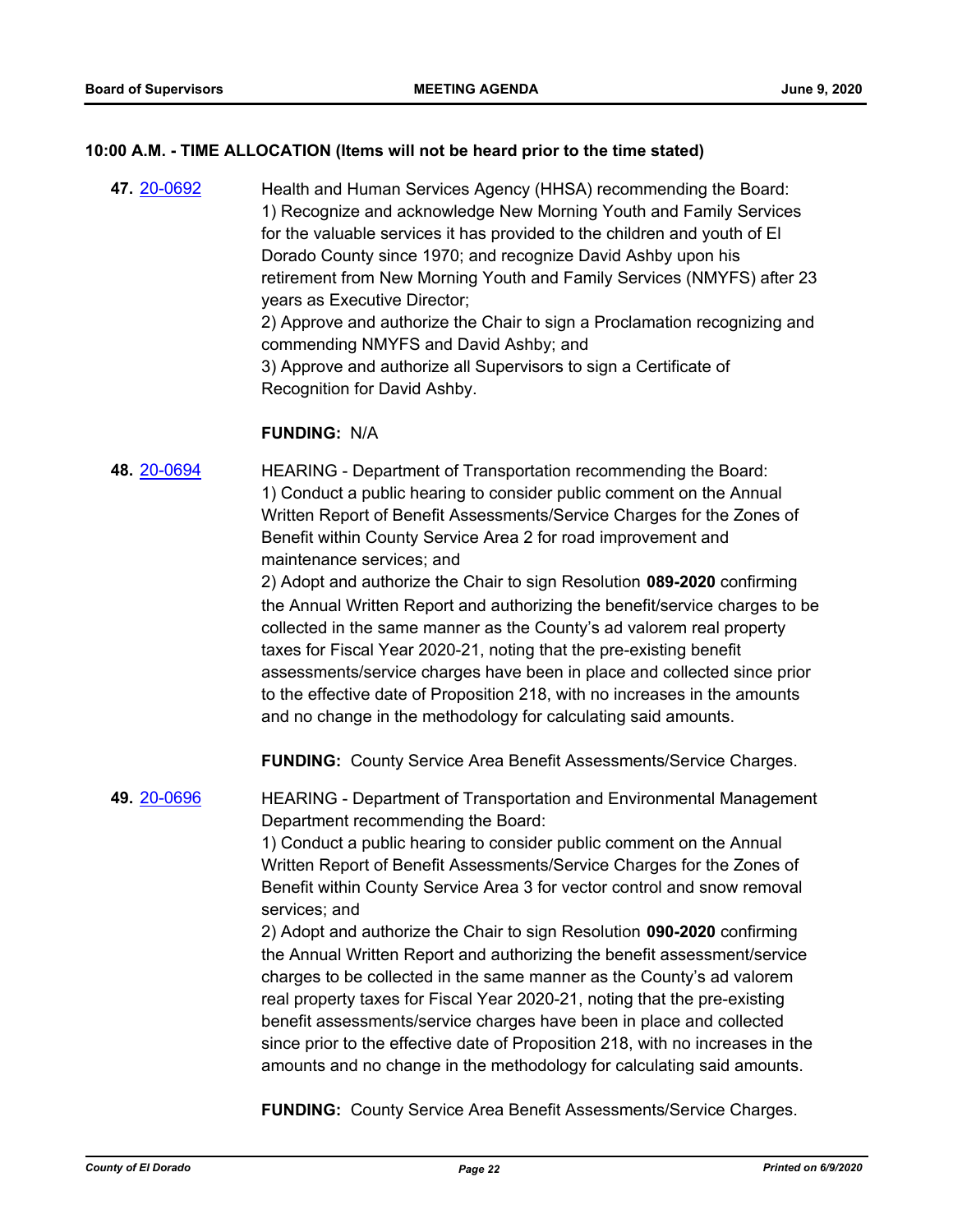**50.** [20-0699](http://eldorado.legistar.com/gateway.aspx?m=l&id=/matter.aspx?key=27905) HEARING - Department of Transportation recommending the Board: 1) Conduct a public hearing to consider public comment on the Annual Written Report of Benefit Assessments/Service Charges for the Zones of Benefit within County Service Area 9 for providing certain services including road improvement and maintenance; drainage facility improvement and maintenance, landscape maintenance, street lighting, and/or wetland-related services; and 2) Adopt and authorize the Chair to sign Resolution **091-2020** confirming the Annual Written Report and authorizing the benefit assessments/service charges to be collected in the same manner as the County's ad valorem

real property taxes for Fiscal Year 2020-21, noting that the pre-existing benefit assessments/service charges have been in place and collected since prior to the effective date of Proposition 218, with no increases in the amounts and no change in the methodology for calculating said amounts.

**FUNDING:** County Service Area Benefit Assessments/Service Charges.

# **51.** [20-0700](http://eldorado.legistar.com/gateway.aspx?m=l&id=/matter.aspx?key=27906) HEARING - Department of Transportation and Environmental Management Department recommending the Board:

1) Conduct a public hearing to consider public comment on the Annual Written Report of Waste Management Fees County Service Area 10; and 2) Adopt and authorize the Chair to sign Resolution **092-2020** confirming the Annual Written Report and authorizing the waste management fees to be collected in the same manner as the County's ad valorem real property taxes for Fiscal Year (FY) 2020-21, noting that the pre-existing benefit assessments/service charges have been in place and collected since prior to the effective date of Proposition 218, with no increases in the amounts and no change in the methodology for calculating said amounts.

**FUNDING:** County Service Area 10 Waste Management Fees.

# **11:00 A.M. - TIME ALLOCATION (Items will not be heard prior to the time stated)**

**52.** [20-0771](http://eldorado.legistar.com/gateway.aspx?m=l&id=/matter.aspx?key=27978) Chief Administrative Office recommending the Board: 1) Receive a presentation from Dr. Ed Manansala, Superintendent of Schools, on the impacts the COVID-19 pandemic is having on the education system in El Dorado County; 2) Receive an update from County Department Heads on operational impacts to their programs if necessary; and 3) Provide additional direction to staff if needed.

**FUNDING:** N/A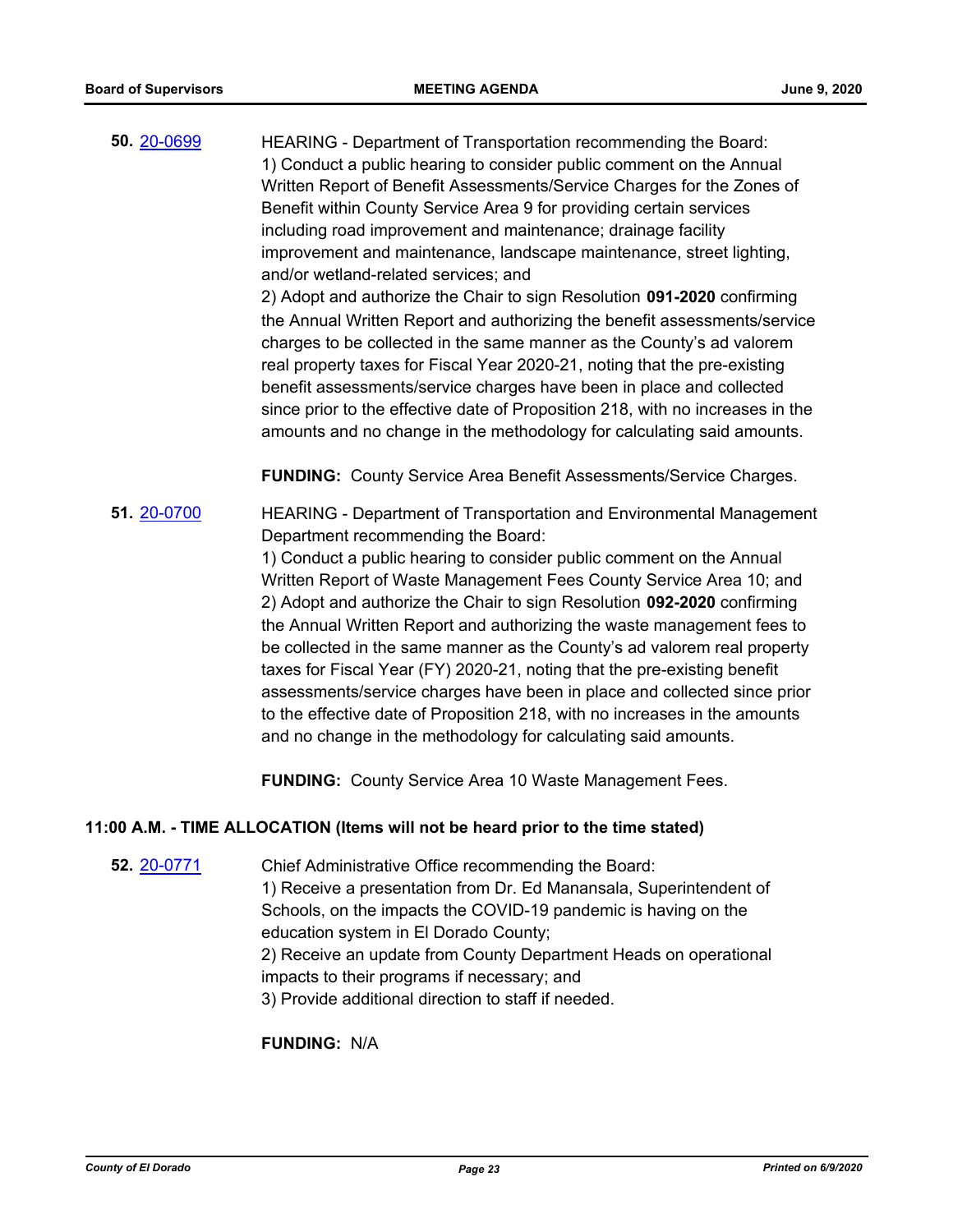# **1:00 P.M. - TIME ALLOCATION (Items will not be heard prior to the time stated)**

**53.** [20-0752](http://eldorado.legistar.com/gateway.aspx?m=l&id=/matter.aspx?key=27959) Chief Administrative Office recommending the Board: 1) Receive a budget presentation on the Fiscal Year 2020-21 Recommended Budget;

> 2) Approve the Fiscal Year 2020-21 Recommended Budget, including any revisions deemed necessary, for the purpose of having the authority to spend until the budget is adopted in September;

3) Approve the attached amendments to the FY 2020-21 Recommended Budget for budget revisions identified after the budget was finalized in May;

4) Authorize the Chief Administrative Office, Facilities Division, and the Department of Transportation to proceed with the Capital Projects and Road work plans as identified and approved in the Recommended Budget, with any amendments as directed by the Board, effective July 1, 2020; 5) Approve the Fixed Asset listing as identified in Attachment C and authorize the respective departments to proceed with purchases, effective July 1, 2020;

6) Authorize the Human Resources Department to proceed with filling new positions outlined below effective July 1, 2020;

7) Approve Vehicles for Permanent Assignment and Overnight Retention (Take Home-Vehicles) in accordance with Board Policy D-4, Vehicle Use, Standards, Procurement and Disposal as identified in the attached memorandum; and

8) Upon the approval of the Fiscal Year 2020-21 Recommended Budget, direct the Chief Administrative Office to return no later than June 30, 2020, with a recommendation to adopt the Fiscal Year 2020-21 Authorized Personnel Allocation Resolution, including any revisions deemed necessary and incorporating any modifications to County classification titles and allocations presented to the Board during the months of May and June.

**FUNDING:** Countywide Budget Approval.

#### **2:00 P.M. - TIME ALLOCATION (Items will not be heard prior to the time stated)**

**54.** [20-0675](http://eldorado.legistar.com/gateway.aspx?m=l&id=/matter.aspx?key=27881) Department of Transportation (Transportation) recommending the Board: 1) Adopt the 2020 Capital Improvement Program Book as presented in Attachment A; and

> 2) Authorize the addition of one new project, Missouri Flat Road Widening - Plaza Drive to Headington Road (CIP 71376/36105066), to the 2020 CIP Book.

**FUNDING:** Various Federal, State, and Local funding sources.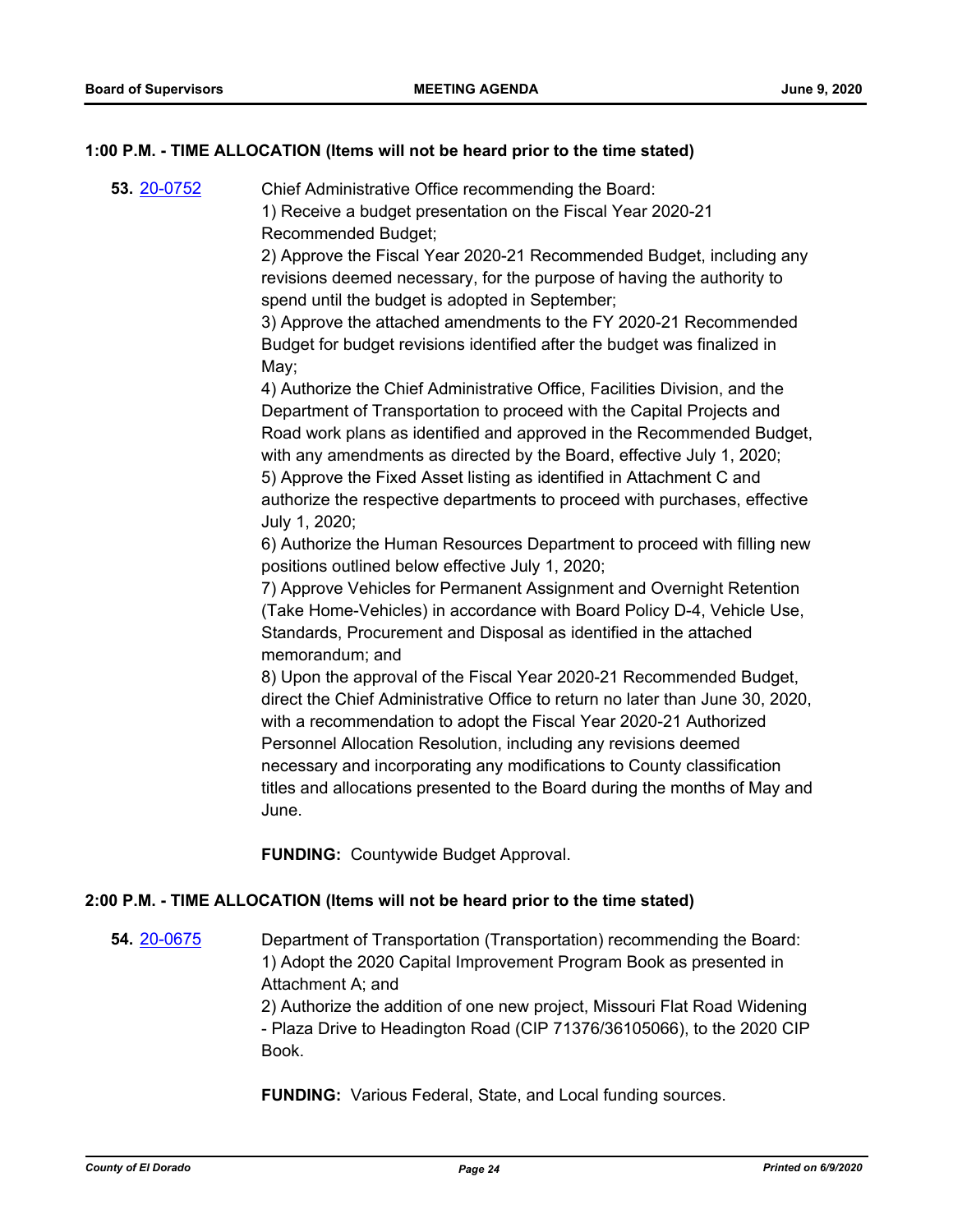### **3:00 P.M. - TIME ALLOCATION (Items will not be heard prior to the time stated)**

**55.** [20-0446](http://eldorado.legistar.com/gateway.aspx?m=l&id=/matter.aspx?key=27652) **Health and Human Services Agency recommending the Board:** 1) Adopt El Dorado County's Mental Health Services Act (MHSA) Three-Year Program and Expenditure Plan, covering Fiscal Years (FY) 2020-21 through FY 2022-23, which will become effective July 1, 2020; and 2) Authorize the implementation of the Three-Year Program and Expenditure Plan through June 30, 2021 or until the FY 2021-22 MHSA Annual Update is adopted by the Board, whichever occurs at the later date.

> **FUNDING:** Mental Health Services Act, with expenditure offsets from other Federal, State and Local Funding Sources.

# **ITEMS TO/FROM SUPERVISORS**

# **CAO UPDATE**

**ADJOURNMENT**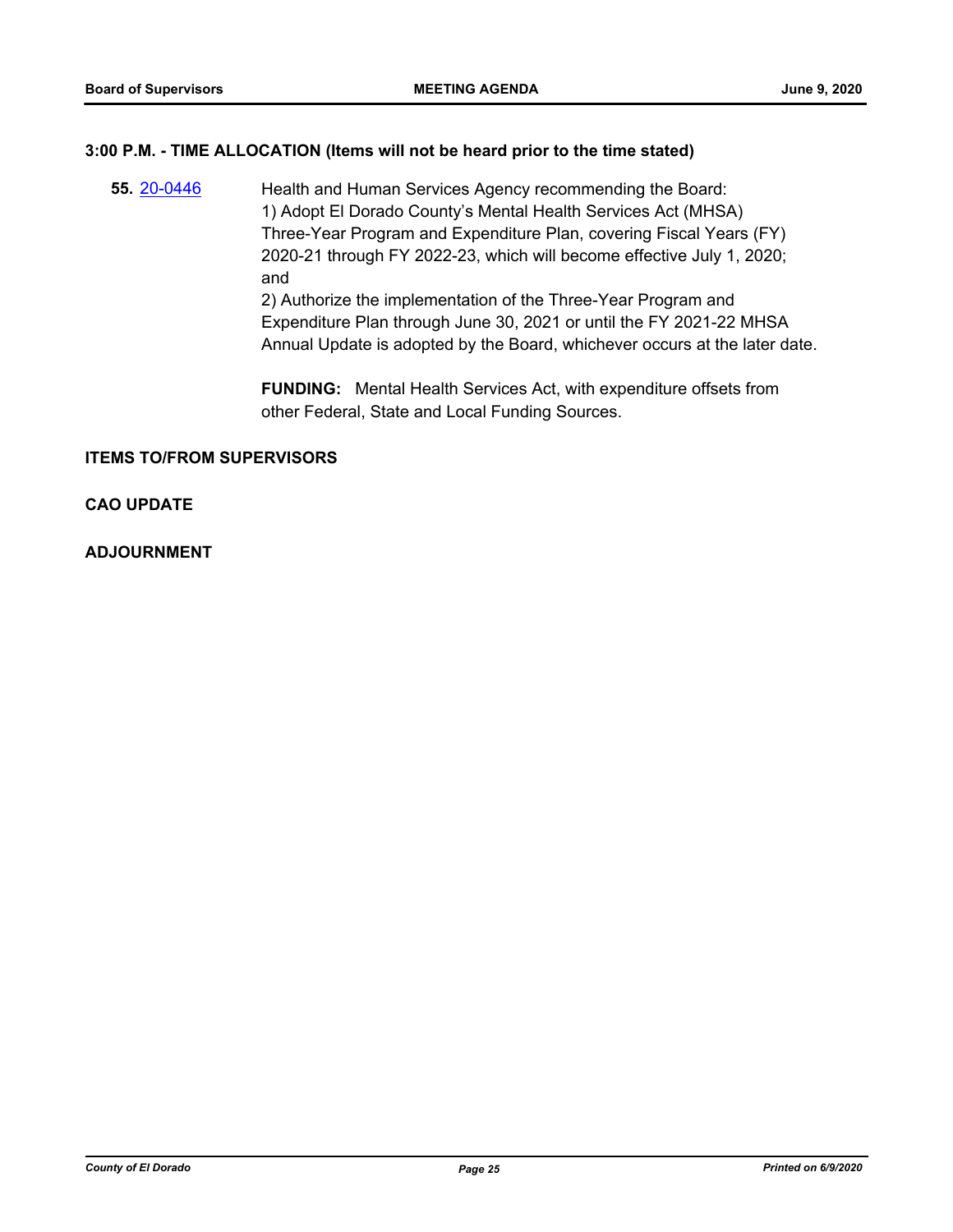# **CLOSED SESSION**

**56.** [20-0743](http://eldorado.legistar.com/gateway.aspx?m=l&id=/matter.aspx?key=27950) **Pursuant to Government Code Section 54956.8 - Conference with Real Property Negotiator**: **Properties**: 1) 515 Main Street, Placerville, CA (APN 002-151-02-100; APN 002-151-18-100); 2) 525 Main Street, Placerville, CA (APN 002-151-03-100); **Agency Negotiators**: Don Ashton, Chief Administrative Officer, successor or designee; **Negotiating Party**: City Manager for City of Placerville, sucessor or designee; and **Under Negotiation**: Price and terms of payment for sale or lease. (Est. Time: 15 Min.)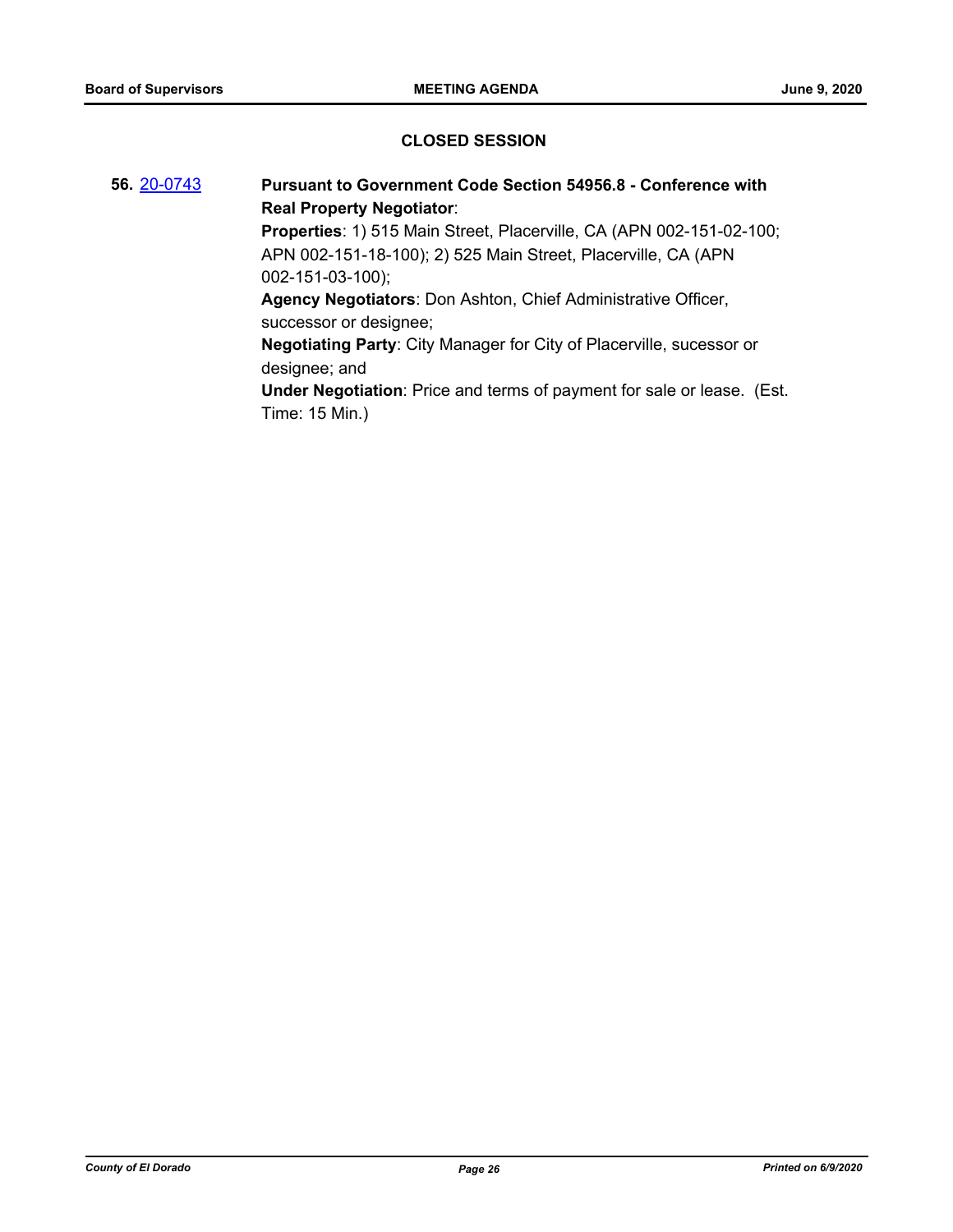On August 19, 2003, the Board adopted the following protocol: It is a requirement that all speakers, County staff and the public, when approaching the podium to make a visual presentation to the Board of Supervisors, must provide the Clerk with the appropriate number of hard copies of the presentation for Board members and the audience.